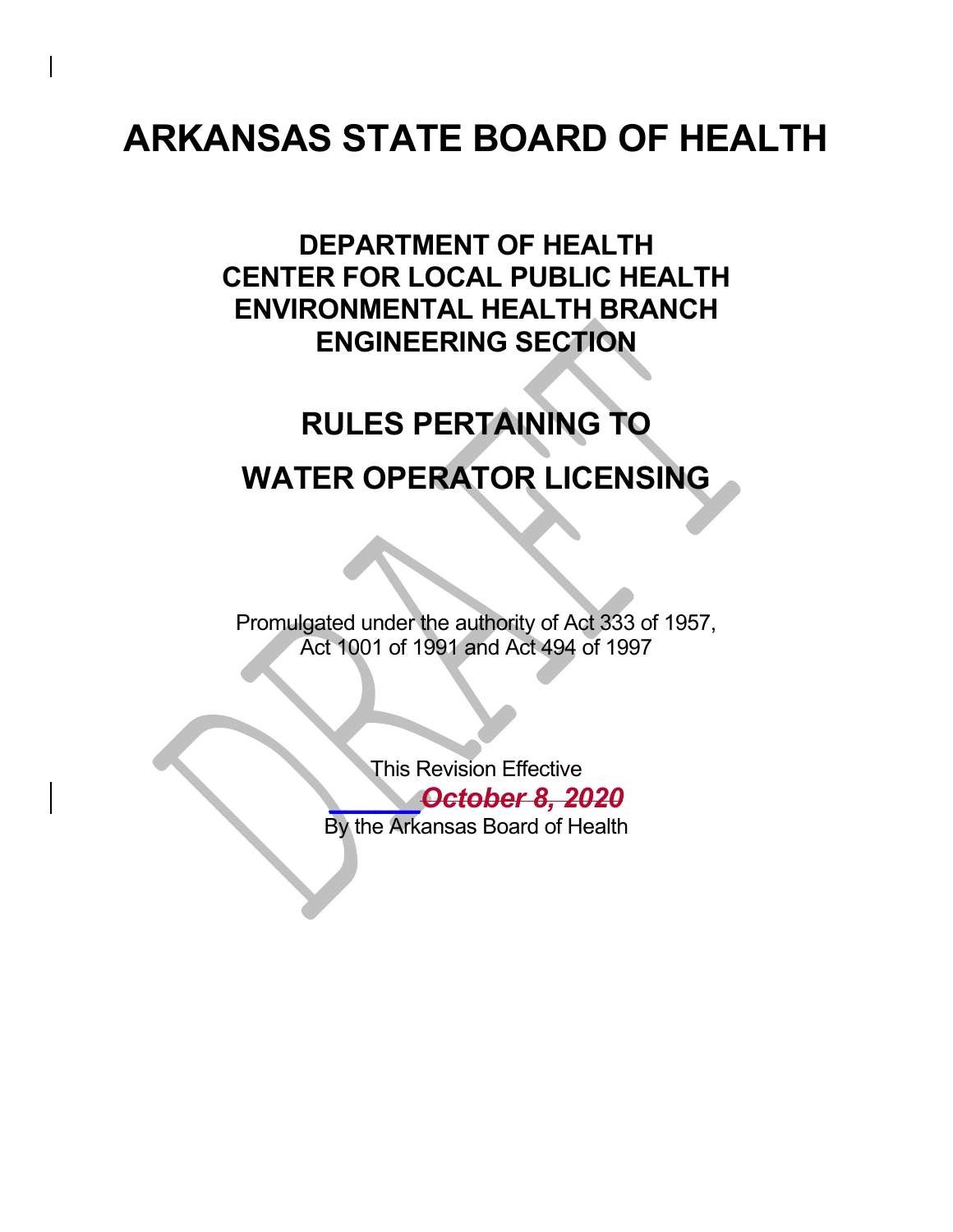#### SECTION I. AUTHORITY

The following Rules Pertaining to Water Operator Licensing are duly adopted and promulgated by the Arkansas State Board of Health pursuant to the authority expressly conferred by the Laws of the State of Arkansas including, without limitation, Act 96 of 1913, as amended, Act 333 of 1957 as amended Act 1001 of 1991 as amended and Act 494 of 1997 as amended. (See Arkansas Codes Annotated, Title 17, Chapter 51, Sections 101 - 106, and Sections 201 - 205)

#### SECTION II. PURPOSE

These Rules are adopted for the purpose of ensuring that all public water systems in the State of Arkansas are operated by personnel who have shown their competence and knowledge of the public health and scientific principles necessary to produce and deliver adequate quantities of water which meets or exceeds the National Primary and Secondary Drinking Water Standards.

#### SECTION III. DEFINITIONS

- A. ADVANCED TREATMENT means the application of physical processes (Some examples are aerators, clarifiers or filters.) to water, for the purposes of improving the quality or condition of the water.
- B. BOARD means the Arkansas State Board of Health.
- C. COMMITTEE means the Drinking Water Advisory And Operator Licensing Committee.
- D. DEPARTMENT means the Arkansas Department of Health.
- E. LATE RENEWAL means an application for renewal when the application for renewal or the associated fee is received more than thirty (30) days following the beginning of a renewal period.
- F. OPERATE means to make decisions or conduct acts that contribute to the production, treatment, or delivery of potable water by the water system, if such decisions or acts involve process control or system integrity.
- G. OPERATING SHIFT means that period of time during which operator decisions that affect public health are necessary for proper operation of the water system.
- H. OWNER means any person, firm, corporation, institution, or governmental agency, or their agent, owning, operating, or modifying any public water system, water distribution facility or water treatment facility.
- I. PUBLIC WATER SYSTEM or PWS means all sources and their surroundings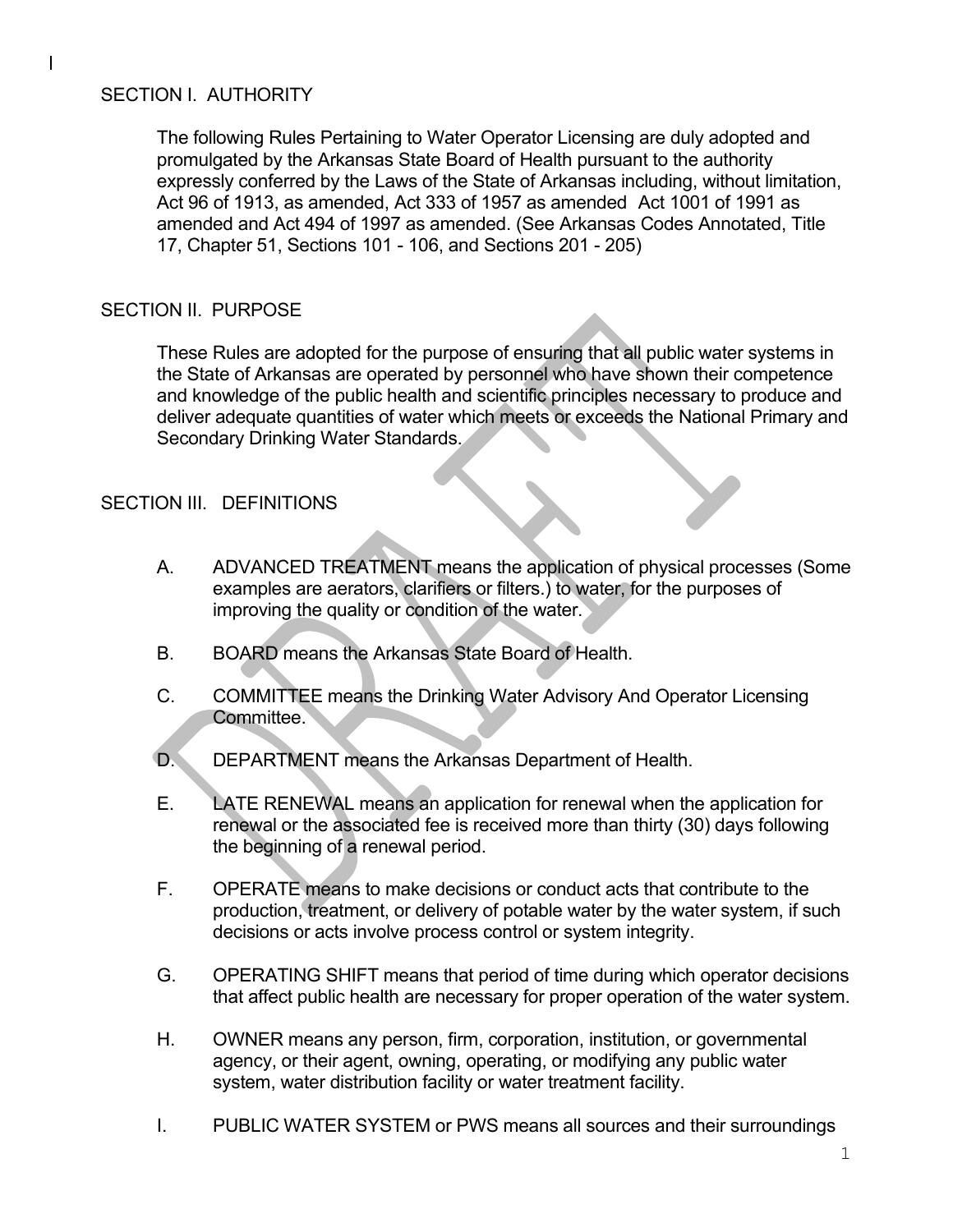from which water is derived for drinking or domestic purposes by the public, and all structures, conduits, and appurtenances in connection therewith by which water for such use is obtained, treated, conditioned, stored or delivered to the public, if such system has at least fifteen service connections or serves an average of twenty-five individuals daily at least 60 days per year.

- 1. COMMUNITY PUBLIC WATER SYSTEM means any public water systems, which serves at least 15 service connections used by yearround residents or regularly serves at least 25 year-round residents.
- 2. NON-COMMUNITY PUBLIC WATER SYSTEM means a public water system that serves at least 15 service connections or 25 persons per day that is not a community water system.
	- a. NON-TRANSIENT NON-COMMUNITY PUBLIC WATER SYSTEM means a Non-Community Water System that serves at least 25 of the same individuals at least 180 days (or portions thereof) per year.
	- b. TRANSIENT NON-COMMUNITY PUBLIC WATER SYSTEM is any Non-Community Public Water System that is not a Non-Transient Non-Community Public Water System.
- 3. CONSECUTIVE SYSTEMS are public water systems that obtain all or part of their water supply, either directly or indirectly, from another public water system.
- 4. SMALL WATER SYSTEM shall mean a Public Water System serving a total population of less than 500, including the population of any consecutive Public Water Systems that it operates.
- J. SURFACE WATER means water that flows over or rests upon the surface of the earth.
- K. SURFACE WATER INFLUENCED SOURCE means any source with significant occurrence of insects or other macro-organisms, algae, or large diameter pathogens such as Giardia lamblia, or which is subject to significant changes in water quality which are determined to be in direct relationship with the climatological or surface water conditions.
- L. TREATMENT means the application of physical processes and/or the addition of chemicals to water which a public water system provides to the public, for the purposes of improving the quality of the water, except that the addition of gaseous chlorine, calcium hypochlorite or sodium hypochlorite alone shall not be defined as treatment.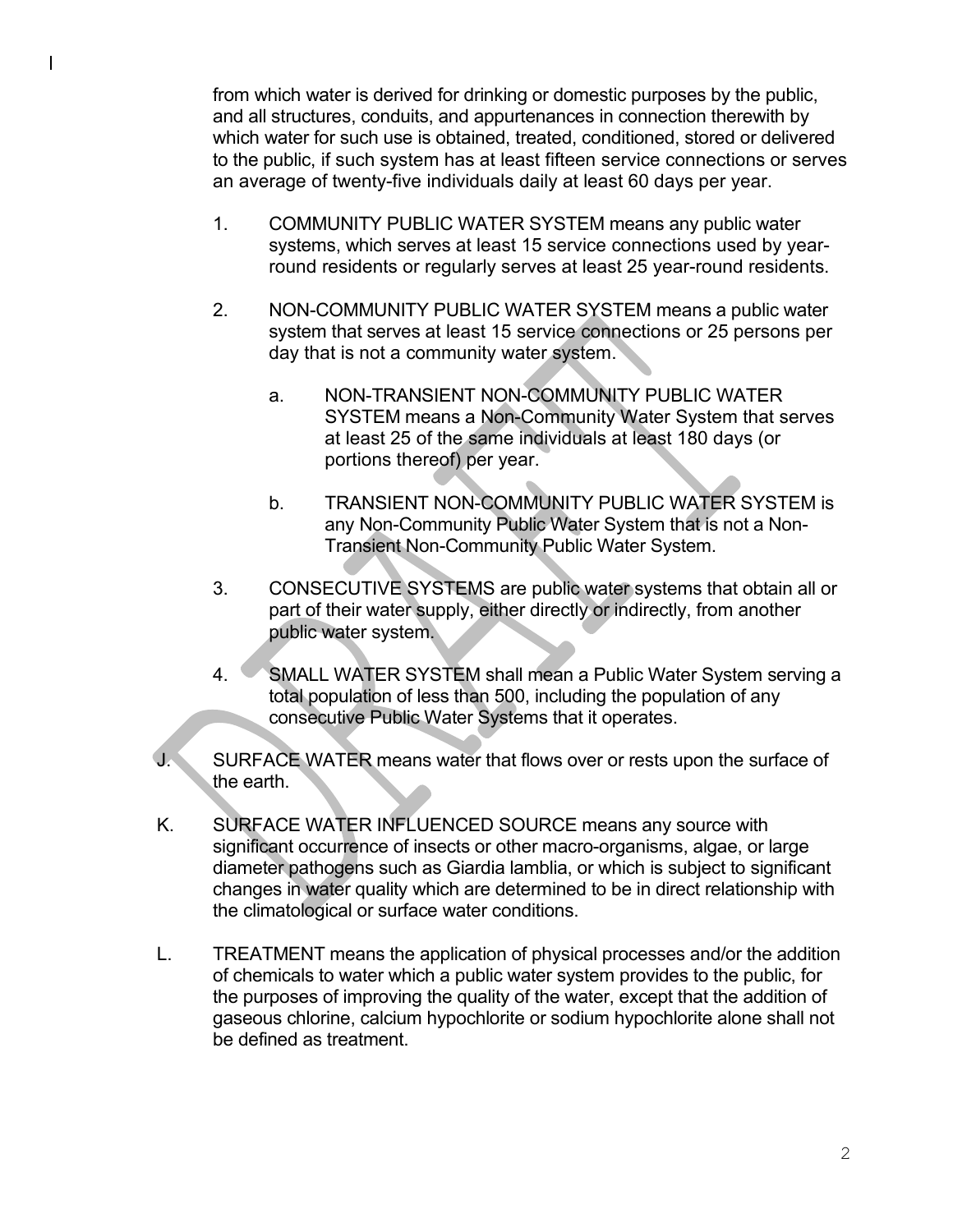- M. WATER DISTRIBUTION FACILITIES shall mean that portion of the public water system in which water is stored and conveyed from the water treatment facilities or other supply point to the premises of a water consumer. This type of facility would also include groundwater sources without treatment.
	- 1. A single pressure plane distribution facility is a distribution network that has only one pressure gradient downstream of the source of supply.
	- 2. A multiple pressure plane distribution facility is a distribution network that has more then a single pressure gradient downstream of the source of supply. A booster pump station or a pressure reducing valve could create the additional pressure gradient. A booster pump or a pressure reducing valve serving an individual or small group of service connections would not be considered as a separate pressure gradient.
- N. WATER OPERATOR means any person who during the performance of their regular duties, at all community public water system, all non-transient noncommunity public water system, or any other non-community public water system that utilizes a surface water source or surface water influenced source, exercises individual judgment, whether directly or indirectly, that might affect the safety, quality, or quantity of water delivered from the water system. (The term Operator generally includes, but is not limited to, Managers, Assistant Managers, Superintendents, Assistant Superintendents, Construction and Maintenance Foremen, treatment plant personnel and other persons responsible for the operation and maintenance of wells, reservoirs, water treatment facilities, water distribution facilities, and pumping facilities.)
- O. WATER OPERATOR(S) IN RESPONSIBLE CHARGE is defined as the water operator(s) designated by the owner to be the licensed operator(s) who is in direct supervision of the water system regarding the daily operational activities and protocols that an operator(s) follows when operating a public water system, water treatment facility and/or distribution facility.
- P. WATER OPERATOR-IN-TRAINING means any Water Operator who has successfully completed the formal license examination, but has not met the experience requirement.
- Q. WATER TREATMENT FACILITIES shall mean that portion of the public water system in which water is obtained and treated.

#### SECTION IV. APPLICABILITY

These Rules apply to Public Water Systems and any individual who seeks certification or licensure to perform the duties of a Water Operator or other activities for which certification or licensure as a Water Operator is available from the Department of Health. All Public Water Systems and any individual performing the duties of a Water Operator must comply with these Rules.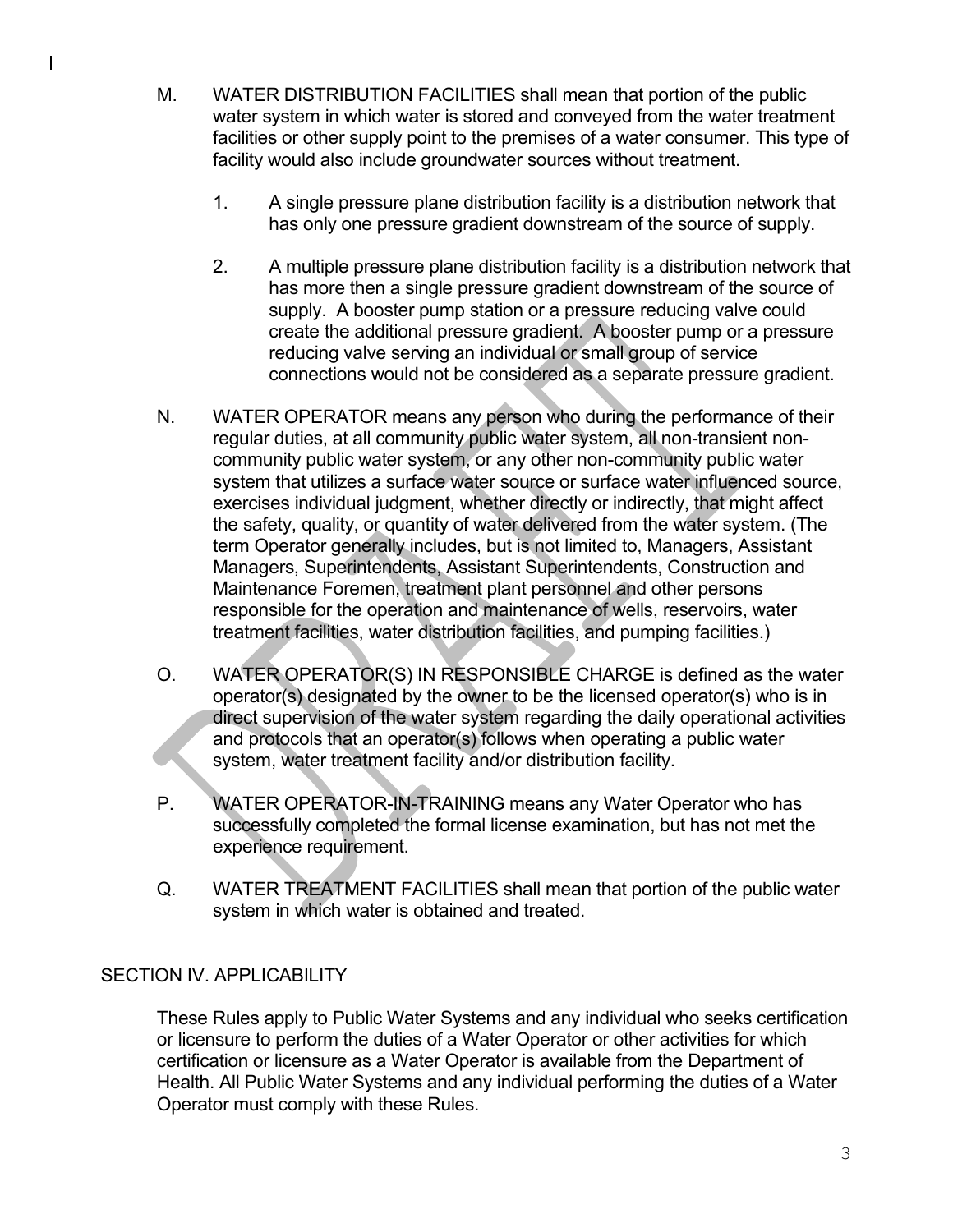#### SECTION V. LICENSE TYPE AND GRADE OF LICENSE REQUIRED

- A. The owners of all community public water systems, all non-transient noncommunity public water systems, and those other non-community public water systems that utilize a surface water source or surface water influenced groundwater source must place the direct supervision of the water system under an available Water Operator(s) in Responsible Charge holding a valid license equal to or greater than the classification of the treatment facility and/or distribution facility.
- B. All Community public water systems, all Non-Transient Non-Community public water systems and those other non-community public water systems that utilize a surface water source or surface water influenced groundwater source must have a licensed operator available for each operating shift.
- C. Water Operators that perform water treatment facility duties must hold a valid active Water Treatment Operator License. Water Operators that perform duties in a water distribution facility must hold a valid active Water Distribution Operator License. Water Operators that perform both water treatment facility and water distribution facility duties must hold a valid active Water Treatment Operator License and a valid active Water Distribution Operator License.
- D. Water Treatment Facilities shall be classified as Grade I, Grade II, Grade III and Grade IV facilities according to the facilities size and complexity of treatment, with Grade IV being the largest most complex.
- E. Water Distribution Facilities shall be classified as Very Small Water System, Grade I, Grade II, Grade III and Grade IV facilities according to the facilities size and complexity of treatment, with Grade IV being the largest most complex.
- F. Water Treatment Facilities and Distribution Facilities shall be classified in accordance with Table 1. Water Operators, Operators In Responsible Charge or Operators-In-Training of these facilities shall be licensed in the appropriate grades and license types in accordance with Table 1. (See page 5 and Attachment 1.)
- G. Community and non-transient non-community public water systems and any other non-community public water system that utilizes a surface water source or surface water influenced source shall be classified based on the highest level of certification required to operate any of the system's treatment facilities and the highest level of certification required to operate any of the system's distribution facilities.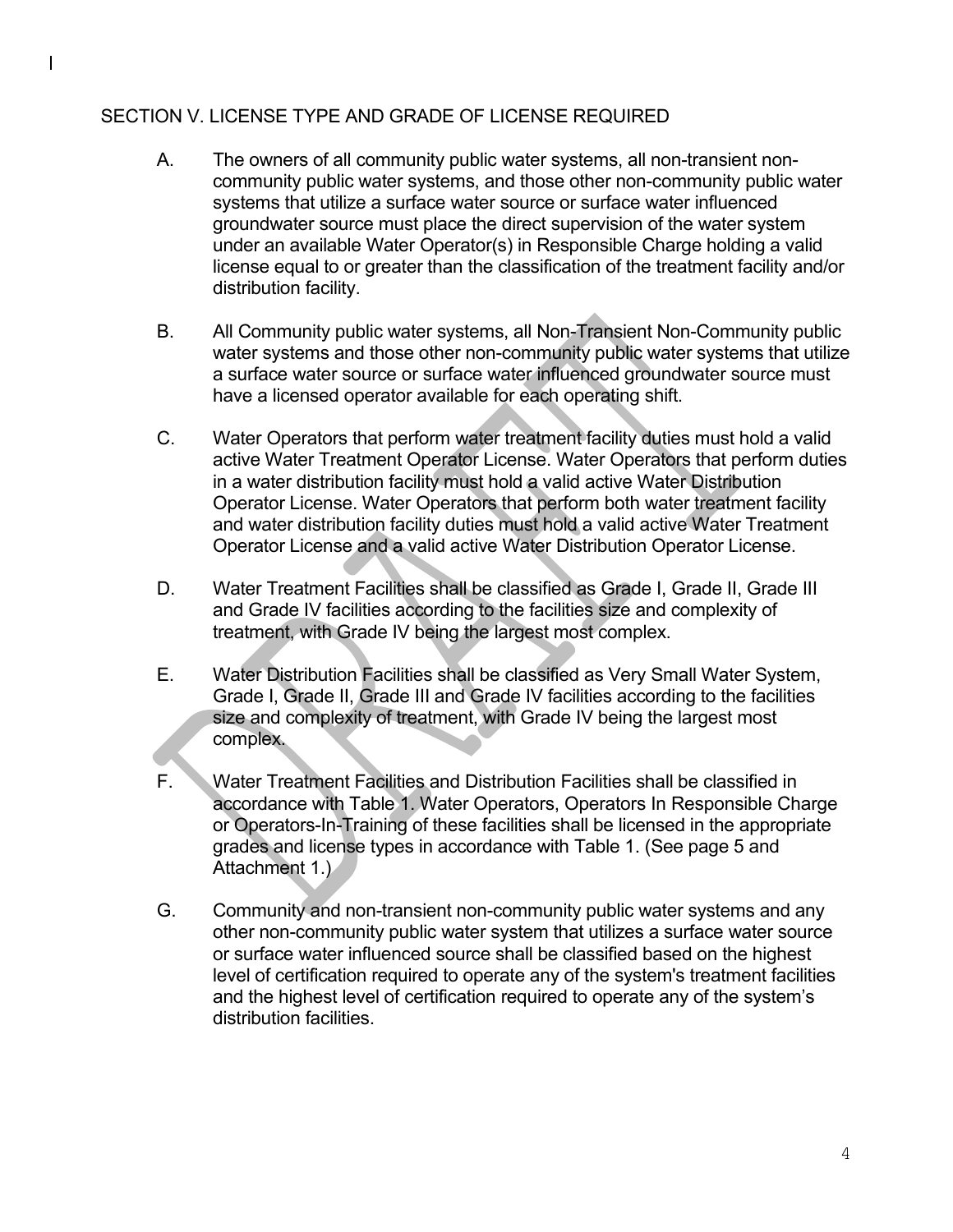## **Public Water System and Operator Required Licenses**

WATER TREATMENT OPERATOR LICENSE

| TYPE OF TREATMENT     | POPULATION SERVED<br>(Include consecutive<br>system population.) | IS ORC* OR<br>A SUPERIOR? | LICENSE GRADE<br>REQUIRED |  |  |
|-----------------------|------------------------------------------------------------------|---------------------------|---------------------------|--|--|
| CHEMICAL ADDITION     | 25 TO 3,299                                                      | //////////                | $\top$                    |  |  |
|                       | 3,300 TO 9,999                                                   | YES                       | ΙI                        |  |  |
|                       |                                                                  | NO                        | T.                        |  |  |
|                       | 10,000 TO 49,999                                                 | YES                       | III                       |  |  |
|                       |                                                                  | NO                        | ΙI                        |  |  |
|                       | 50,000 OR GREATER                                                | YES                       | IV                        |  |  |
|                       |                                                                  | NO                        | III                       |  |  |
| ADVANCED<br>TREATMENT | 25 TO 3,299                                                      | //////////                | II                        |  |  |
|                       | 3,300 TO 9,999                                                   | YES                       | III                       |  |  |
|                       |                                                                  | NO                        | ΙI                        |  |  |
|                       | 10,000 OR GREATER                                                | YES                       | IV                        |  |  |
|                       |                                                                  | NO                        | III                       |  |  |

#### WATER DISTRIBUTION OPERATOR LICENSE

| DISTRIBUTION<br>FACILITY<br>COMPLEXITY | POPULATION SERVED<br>(Include consecutive<br>system population, if<br>operated by this water<br>system.) | IS ORC* OR<br>A SUPERIOR? | LICENSE GRADE<br>REQUIRED |
|----------------------------------------|----------------------------------------------------------------------------------------------------------|---------------------------|---------------------------|
| SINGLE PRESSURE                        | 25 TO 499                                                                                                | //////////                | SMALL SYSTEM              |
| $PLANE - NO PUMP(S)$                   | 500 TO 3,299                                                                                             |                           | $\mathbf I$               |
| EXCEPT SOURCE/WTP                      | 3,300 TO 9,999                                                                                           | YES                       | ΙI                        |
| PUMP (S)                               |                                                                                                          | NO                        | $\mathbf I$               |
|                                        | 10,000 TO 49,999                                                                                         | YES                       | III                       |
|                                        |                                                                                                          | NO                        | II                        |
|                                        | 50,000 OR GREATER                                                                                        | YES                       | IV                        |
|                                        |                                                                                                          | NO                        | III                       |
| MULTIPLE PRESSURE                      | 25 TO 499                                                                                                | //////////                | $\mathbf I$               |
| PLANES                                 | 500 TO 3,299                                                                                             | ///////////               | II                        |
|                                        | 3,300 TO 9,999                                                                                           | YES                       | III                       |
|                                        |                                                                                                          | NO.                       | II                        |
|                                        | 10,000 OR GREATER                                                                                        | YES                       | IV                        |
|                                        |                                                                                                          | NO                        | III                       |

\*Operator in Responsible Charge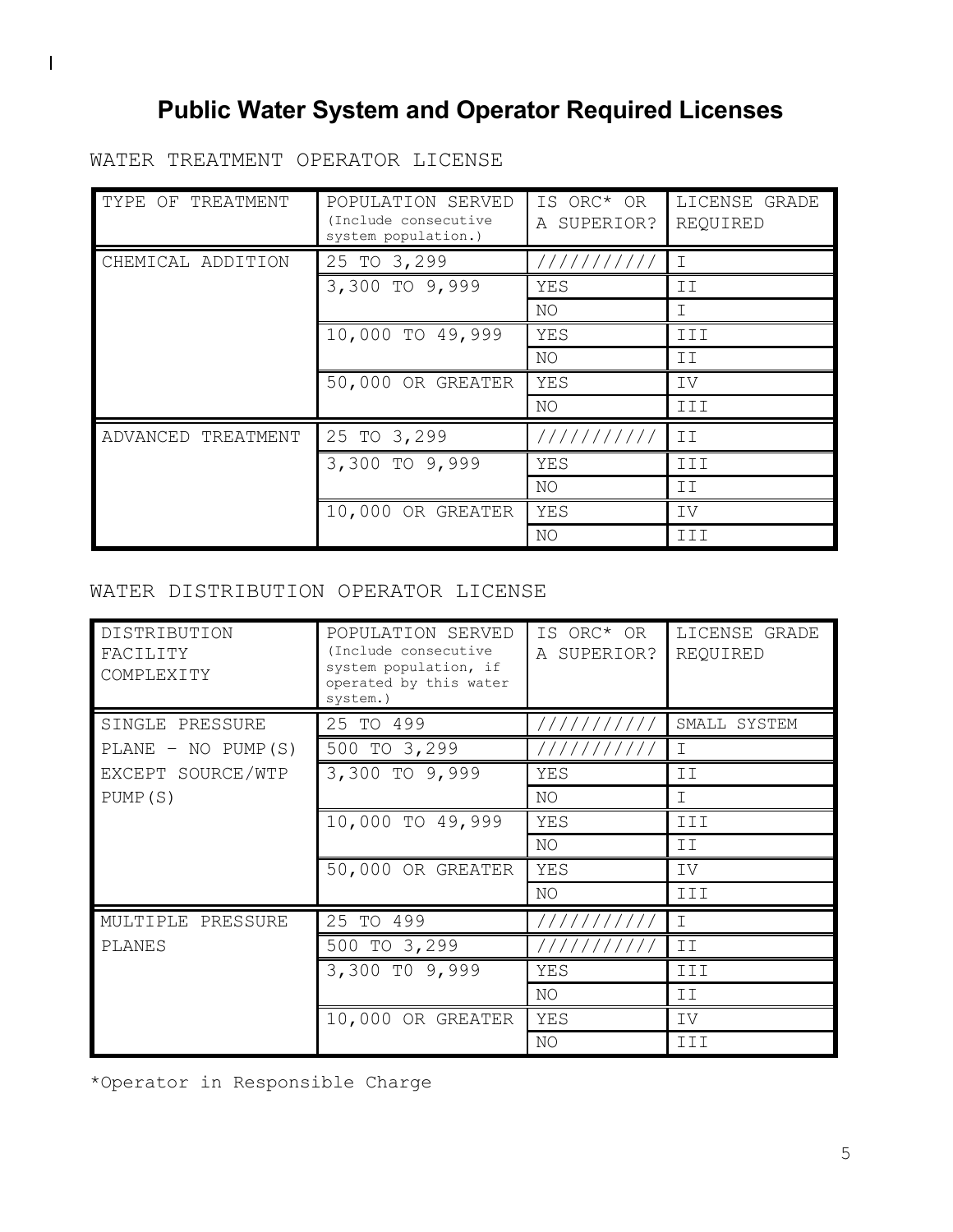- H. During routine sanitary surveys of public water systems, Department staff shall examine the organizational structure of each system, and identify all positions or classes of positions for which licensure is required and determine if they are a supervisory position for licensing purposes.
- I. The licensure determinations may be appealed by the public water systems to the Committee for their review and determination.
- J. Licensed operators must notify this office in writing of any changes in their employment, contract operation or volunteer status with a Public Water System.

#### SECTION VI. CRIMINAL OFFENSES

- A. Prohibiting Criminal Offenses
	- 1. An individual is not eligible to receive or hold a license issued by the Board if that individual has pleaded guilty or nolo contendere to or been found guilty of any of the offenses detailed in Ark. Code Ann. §17-3-102 et. seq. by any court in the State of Arkansas or of any similar offense by a court in another state or of any similar offense by a federal court, unless the conviction was lawfully sealed under the Comprehensive Criminal Record Sealing Act of 2013 § 16-90-1401 et. seq. or otherwise sealed pardoned or expunged under prior law.
	- 2. The Board may grant a waiver as authorized by Ark. Code Ann. § 17-3- 102 in certain circumstances.
	- 3. The Board is not authorized to conduct criminal background checks, but may inquire about criminal convictions upon application or renewal of a license. Any applicant or licensee which provides false information to the Board regarding a criminal conviction may be subject to suspension, revocation or denial of a license.
- B. Pre-Licensure Prohibiting Offense Determination
	- 1. Pursuant to Act 990 of 2019, an individual may petition for a prelicensure determination of whether the individual's criminal record will disqualify the individual from licensure and whether a waiver may be obtained.
	- 2. The individual must obtain the pre-licensure criminal background check petition form from the Board.
	- 3. The Board will respond with a decision in writing to a completed petition within a reasonable time.
	- 4. The Board's response will state the reason(s) for the decision.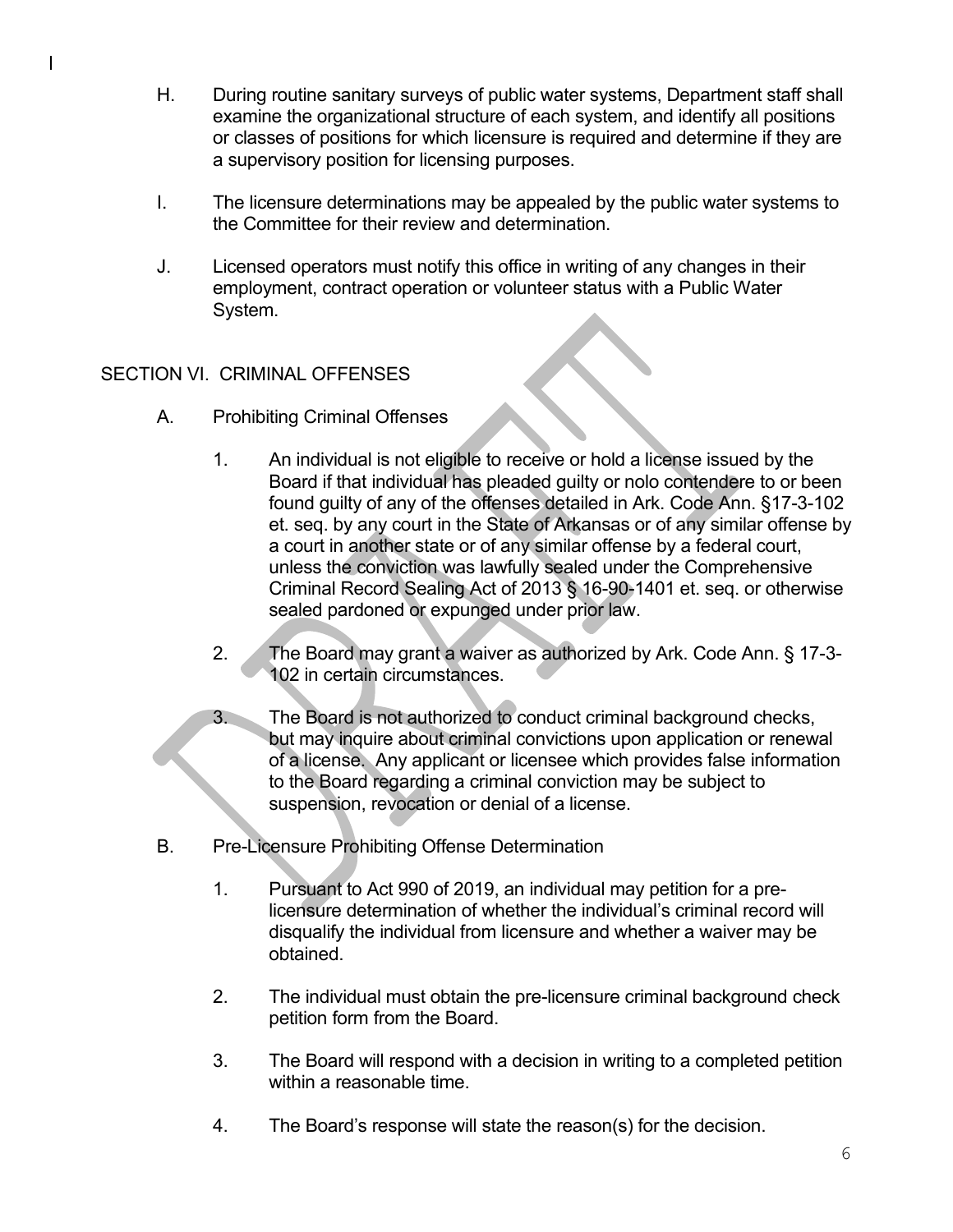- 5. All decisions of the Board in response to the petition will be determined by the information provided by the individual.
- 6. Any decision made by the Board in response to a pre-licensure criminal background check petition is not subject to appeal.
- 7. The Board will retain a copy of the petition and response and it will be reviewed during the formal application process.

#### SECTION VII. EDUCATION REQUIREMENTS

- A. Applicants for licensing shall have a high school diploma or General Equivalency Diploma or GED. On a case by case basis, the Committee may determine that an applicant's experience or relevant training can be substituted for the requisite high school diploma or General Equivalency Diploma. Any training or experience used for such substitution shall not be used to meet the minimum experience requirement.
- B. The mandatory minimum training requirements that must be met for each license grade and license type are contained in Table 2.

| <b>TRAINING HOUR REQUIREMENTS FOR LICENSE EXAMS</b> |                 |             |       |       |       |       |    |                    |         |    |
|-----------------------------------------------------|-----------------|-------------|-------|-------|-------|-------|----|--------------------|---------|----|
| <b>Course Name</b>                                  | Length          | <b>D-SS</b> | $D-1$ | $D-2$ | $D-3$ | $D-4$ | т. | т.<br>$\mathbf{2}$ | т.<br>3 |    |
| <b>PWS Rules and SDWA</b><br>Compliance             | 8 <sub>hr</sub> | X           | X     | X     | X     | Χ     | X  | X                  | X       | X  |
| <b>Basic Water Works Math</b>                       | 8 hr.           | X           | Χ     | Χ     | X     | X     | X  | X                  | X       | X  |
| <b>Applied Water Works Math</b>                     | 8 hr.           |             |       | Χ     | X     | Χ     |    | X                  | X       | X  |
| <b>Distribution Basic</b>                           | 24 hr.          | X           | X     | X     | X     | X     |    |                    |         |    |
| <b>Distribution Intermediate</b>                    | 24 hr.          |             |       | X     | X     | X     |    |                    |         |    |
| <b>Distribution Advanced</b>                        | 24 hr.          |             |       |       |       | X     |    |                    |         |    |
| <b>Treatment Basic</b>                              | 24 hr.          |             |       |       |       |       | X  | X                  | X       | X  |
| <b>Treatment Intermediate</b>                       | 24 hr.          |             |       |       |       |       |    | X                  | X       | X  |
| <b>Treatment Advanced</b>                           | 24 hr.          |             |       |       |       |       |    |                    | X       | X  |
|                                                     | Tot. hrs.       | 40          | 40    | 72    | 72    | 96    | 40 | 72                 | 96      | 96 |

#### **Table 2**

C. Applicants for licensure must meet the minimum mandatory training requirements prior to sitting for the license exam. It is the responsibility of the applicant to meet the mandatory training prior to sitting for an exam. Failure to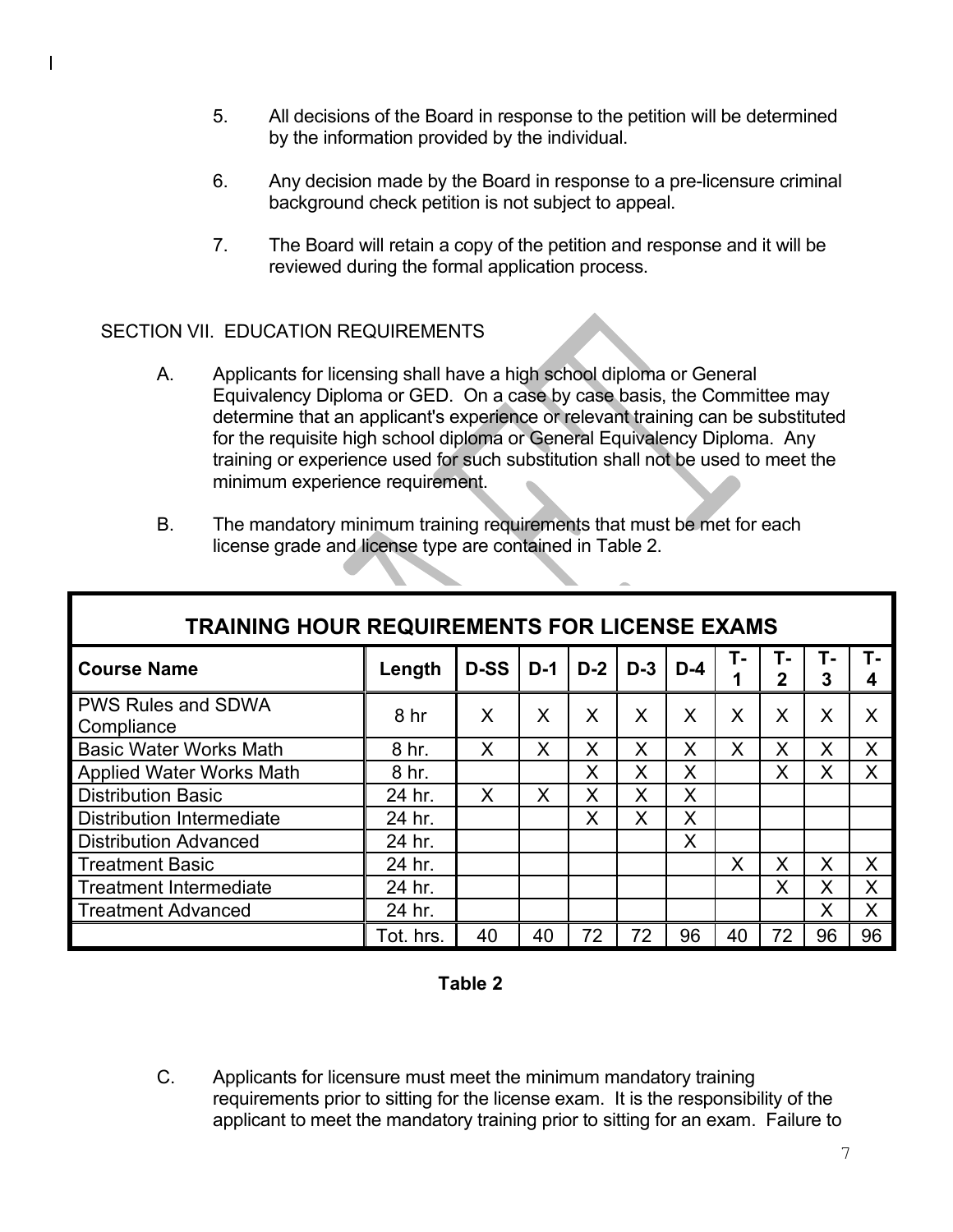meet the training requirements for the license exam grade and type taken will result in the invalidation of the license exam and forfeiture of the exam fee.

- D. The Licensing Committee, after determining that a required training course is not, and has not been, reasonably available in a geographical area of the State, may waive the mandatory training requirement for that course and area, for a specified period of time.
- E. All operators sitting for an exam after January 1, 2003 must meet the required training. Equivalent training attended prior to this date may be substituted for the required training requirements.
- F. Operators upgrading a license in good standing will be considered to have the training required for the license held.
- G. Education substitution for post secondary degrees will be as follows:
	- 1. Bachelors or Associates of Science or Applied Science Degree in an applicable physical science may be substituted for all the minimum training requirements except the Rules Course and the course required for the specific license examination to be taken.
	- 2. A Bachelors or Associates of Applied Science in Water and Wastewater Technology may be substituted for the entire minimum training requirements except the Rules Course.
	- 3. Post secondary degrees used to meet Education requirements cannot also be used to meet Experience requirement.

### SECTION VIII. EARN AND LEARN

Pursuant to Act 811 of 2021, an applicant shall receive a water operator license if they meet the criteria set forth below.

As used in this Rule, "apprenticeship" means a program that meets the federal guidelines set out in 29 C.F.R. Part 29, as existing on March 1, 2021, and approved by the United States Office of Apprenticeship as meeting the requirements of an apprenticeship.

- A. An applicant for licensure under this Rule shall provide satisfactory proof of completion of apprenticeship via official documentation from the apprenticeship program. This documentation may be in the form of a certificate, diploma, or similar official credential, or letter on official program letterhead.
- B. An applicant for licensure under this Rule shall provide satisfactory documentation that the completed apprenticeship program meets the federal guidelines set out in 29 C.F.R. Part 29, as existing on March 1, 2021, and that the program has been approved by the United States Office of Apprenticeship or the Arkansas Department of Workforce Services.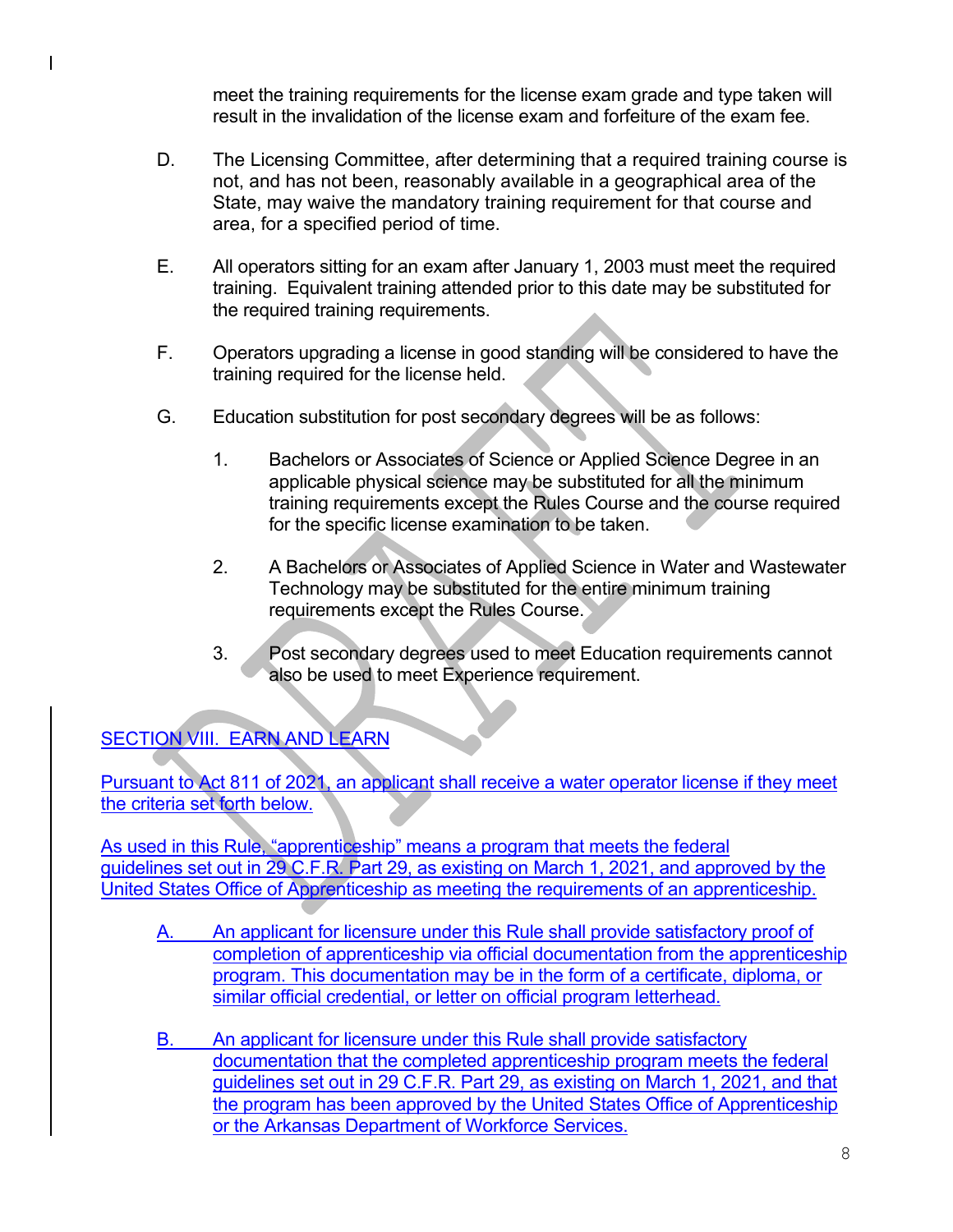- C. An applicant for licensure under this Rule shall meet all the other noneducational requirements for licensure under these Rules, including sections V., VI., IX., X., XII., and XV.
- D. If an applicant is denied a license for failing to meet the criteria in A-C, the applicant shall be provided the reason for denial in writing.

#### SECTION VIIIIX. EXAMINATION REQUIREMENTS

- A. Applicants for licensing shall be examined to determine their skills, knowledge, ability, and judgment in the safe and proper operation of a public water system. The examination must consist of validated questions and be developed utilizing proper exam development procedures and validation protocols.
- B. An individual desiring to obtain a Water Operator License by examination shall file a license application, including the required license and exam fees, with the certification program not later than 60 days proceeding the date of examination. The application will be valid for one year.
- C. An individual desiring to be examined shall be required to provide adequate photographic identification prior to receiving and when returning an examination. All exams and related materials must be returned, prior to leaving the exam session. Failure to return the exam and related materials will result in administrative actions, penalties or criminal charges.
- D. Separate examinations shall be prepared for each certification classification. For grades I-IV a separate examination shall be prepared for the water treatment plant operation license and the distribution facility operation license.
- E. Grade I-IV examinations shall be written and consist of at least 100 questions. The very small system examination shall be written and consist of at least 50 questions. All examinations will be closed book, with math formulas provided.
- F. All examinations shall be scored by the Committee, or by others designated by the Committee, and the applicant shall be notified of the outcome. The test booklet shall not be returned to the applicant.
- G. Applicants who fail to pass the examination may repeat the examination at subsequent examination sessions. An additional examination fee is required for each examination. This fee must be received 15 days prior to sitting for the exam. An additional application is not required for repeated examinations, if the examination is repeated within one (1) year.

#### SECTION **IXX.** EXPERIENCE REQUIREMENTS

A. Evaluation of the Experience requirement shall be based on completion of the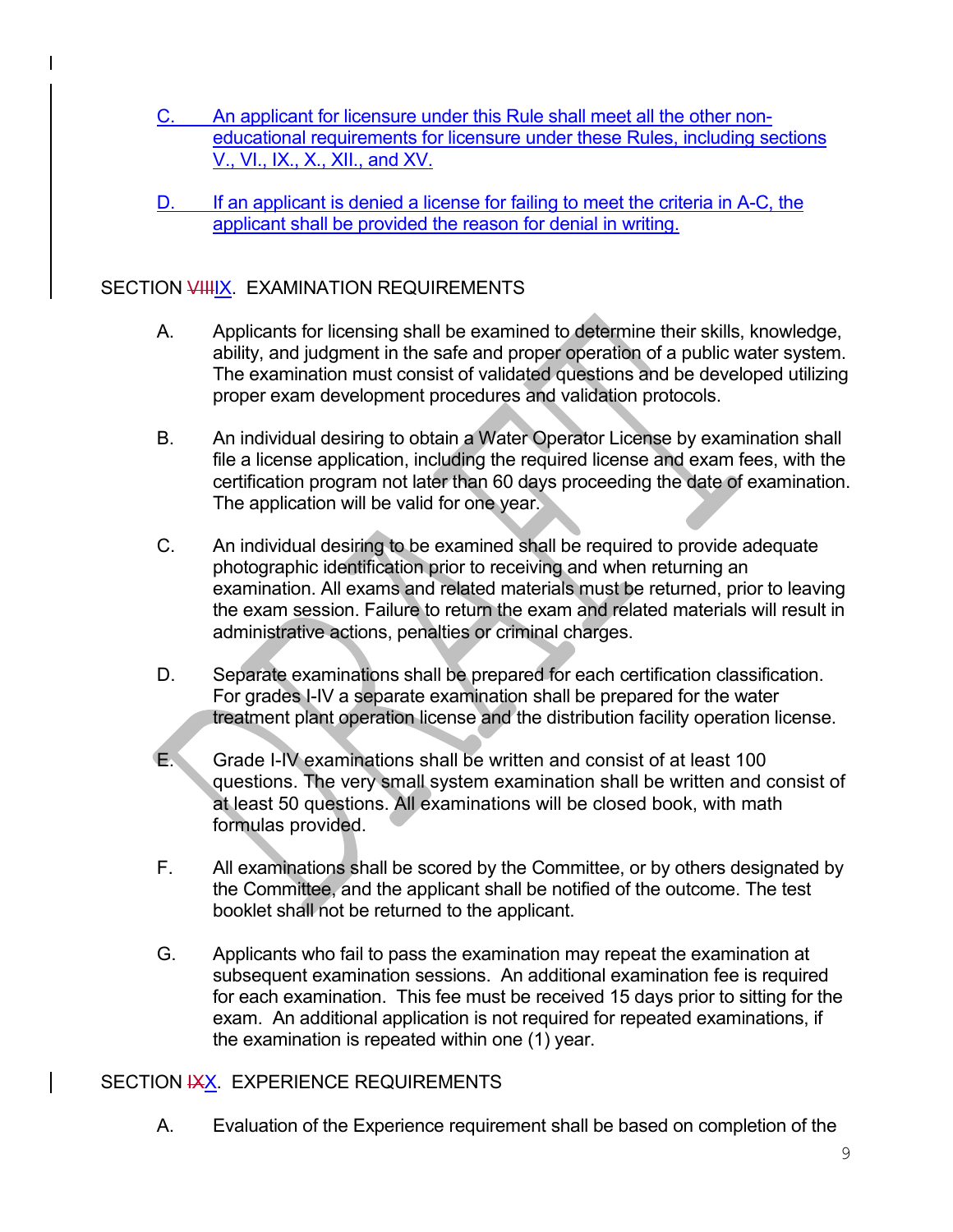following periods of approved work:

| 1 <sub>1</sub> | <b>Grade IV Treatment License</b><br><b>Grade IV Distribution License</b>   | Three (3) years<br>Three $(3)$ years |
|----------------|-----------------------------------------------------------------------------|--------------------------------------|
| 2.             | <b>Grade III Treatment License</b><br><b>Grade III Distribution License</b> | Two $(2)$ years<br>Two (2) years     |
| 3.             | <b>Grade II Treatment License</b><br><b>Grade II Distribution License</b>   | One (1) Year<br>One (1) year         |
| 4.             | <b>Grade I Treatment License</b><br><b>Grade I Distribution License</b>     | $Six (6)$ months<br>Six (6) Months   |
| 5.             | <b>Small System Distribution License</b>                                    | No experience requirement            |

- B. In order for work to meet the Experience requirement it must be from work or the supervision of work that is directly related to the license being obtained.
- C. Certain post-secondary degrees may be substituted for experience credit towards meeting the experience requirement. The degree must be shown on the license application to be considered for credit. Experience credit will be allowed as shown in Table 3 at the end of this section.
- D. Post secondary degree used to meet Experience requirement cannot be used to meet Education requirements.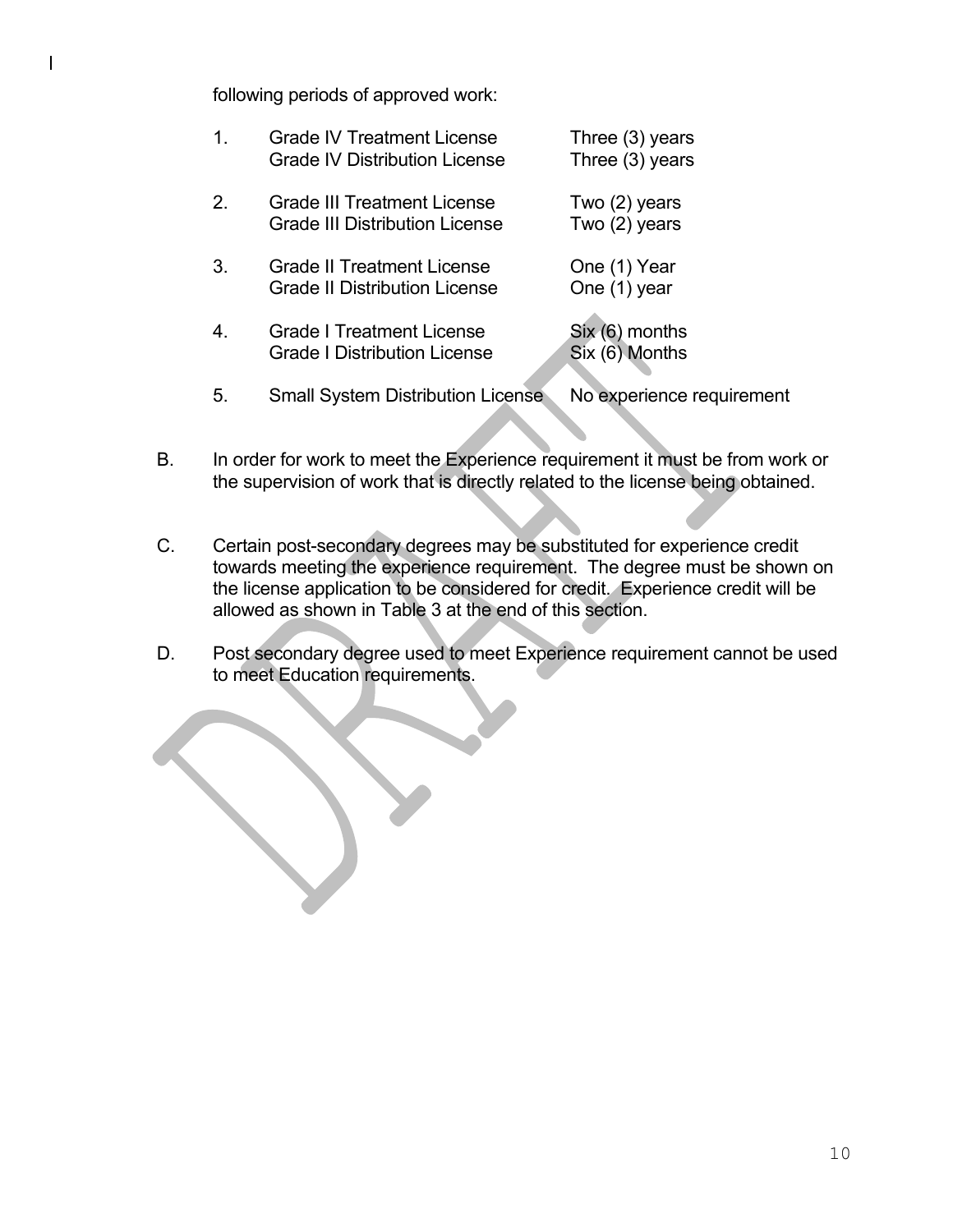| <b>POST SECONDARY DEGREE EXPERIENCE CREDIT</b> |           |                                     |                                                                       |  |  |  |  |
|------------------------------------------------|-----------|-------------------------------------|-----------------------------------------------------------------------|--|--|--|--|
| <b>Post Secondary Degree</b>                   | License   | <b>Experience</b><br><b>Allowed</b> | <b>License Appropriate Water</b><br><b>System Experience Required</b> |  |  |  |  |
| Bachelor of Science degrees in                 | Grade I   | 6 Months                            | Not Applicable                                                        |  |  |  |  |
| Engineering, Chemistry, Biology, or            | Grade II  | 9 Months                            | 3 Months                                                              |  |  |  |  |
| other applicable physical sciences             | Grade III | 18 Months                           | 6 Months                                                              |  |  |  |  |
|                                                | Grade IV  | 24 Months                           | 12 Months                                                             |  |  |  |  |
| <b>Associate of Applied Science</b>            | Grade I   | 6 Months                            | Not Applicable                                                        |  |  |  |  |
| Degrees in Water and Wastewater                | Grade II  | 9 Months                            | 3 Months                                                              |  |  |  |  |
| Technology                                     | Grade III | 18 Months                           | 6 Months                                                              |  |  |  |  |
|                                                | Grade IV  | 24 Months                           | 12 Months                                                             |  |  |  |  |
| <b>Associate of Applied Science</b>            | Grade I   | 6 Months                            | Not Applicable                                                        |  |  |  |  |
| Degrees in Engineering, Electronics,           | Grade II  | 6 Months                            | 3 Months                                                              |  |  |  |  |
| Environmental Science, or other                | Grade III | 9 Months                            | 6 Months                                                              |  |  |  |  |
| applicable physical sciences                   | Grade IV  | 12 Months                           | 12 Months                                                             |  |  |  |  |

#### **Table 3**

#### SECTION XXI. ISSUANCE OF LICENSES AND PERMITS

- A. A license shall not be issued to any applicant until the education, examination and experience requirements have been successfully completed, or until the applicant has been successfully evaluated for reciprocity.
- B. An Operator-In-Training certificate shall be issued to a license applicant when the experience requirement has not been completed and the license examination has been successfully completed.
- C. Temporary permits will not be issued. To issue a Temporary Permit to an unlicensed operator of a public water system the Department must assure that its issuance will not jeopardize public health and safety. The Department cannot provide this assurance due to improved knowledge of water borne disease outbreaks and because Public Water Systems have an increased risk of microbial contamination.
- D. Inactive Licenses are no longer allowed. Licenses placed in the inactive status, when it was allowed, may be reinstated at any time, after approval by the Department, by paying the required reinstatement fees and passing an examination on current Public Water System Rules, policies, and Safe Drinking Water Act compliance requirements. The Department shall require license examination be passed to reinstate the license if the inactive period exceeds ten (10) years. Examinations may be waived provided the operator can prove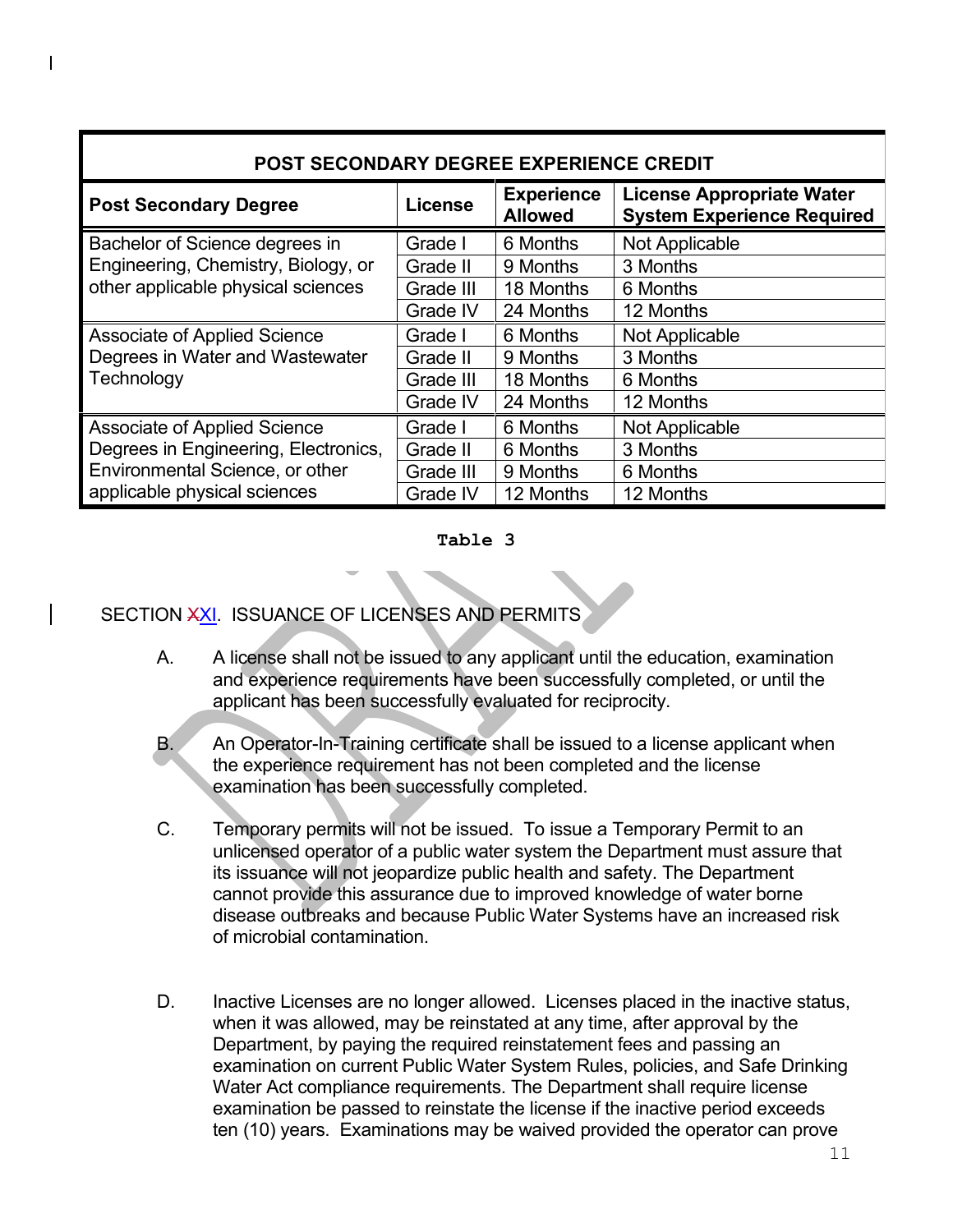through closely related work that the operator has kept current with present Public Water System requirements.

#### SECTION XIXII. FEES ESTABLISHED

A. Examination

The fee shall be \$25.00 per examination, the initial exam fee shall be paid at the time of License Application and all subsequent exam fees must be received 15 days in advance of the examination.

B. License

The fee shall be \$10.00, paid at the time of License Application.

C. License Renewal

The fee shall be \$10.00 for each two (2) year renewal period for each license or Operator-In-Training certificate renewed.

D. Penalty for Late Renewal

The fee for penalty for late renewal shall be \$5.00.

E. Reciprocity Evaluation

The fee for evaluating an applicant for reciprocity shall be \$25.00 per license evaluated.

F. Reinstatement of Inactive License

The fee for reinstating an Inactive License shall be \$10.00 for each renewal period during which the license has not been active, provided that the total fee shall not exceed \$35.00.

G. Reinstatement of Revoked License

The fee due to revocation shall be \$10.00 for each two (2) year renewal period and \$10.00 for a re-issuance of License.

- H. Initial Licensure Fee Waiver
	- 1. Pursuant to Act 725 of 2021, an applicant may receive a waiver of the initial licensure fee, if eligible. Eligible applicants are applicants who:
		- a. Are receiving assistance through the Arkansas, or current state of residence equivalent, Medicaid Program, the Supplemental Nutrition Assistance Program (SNAP), the Special Supplemental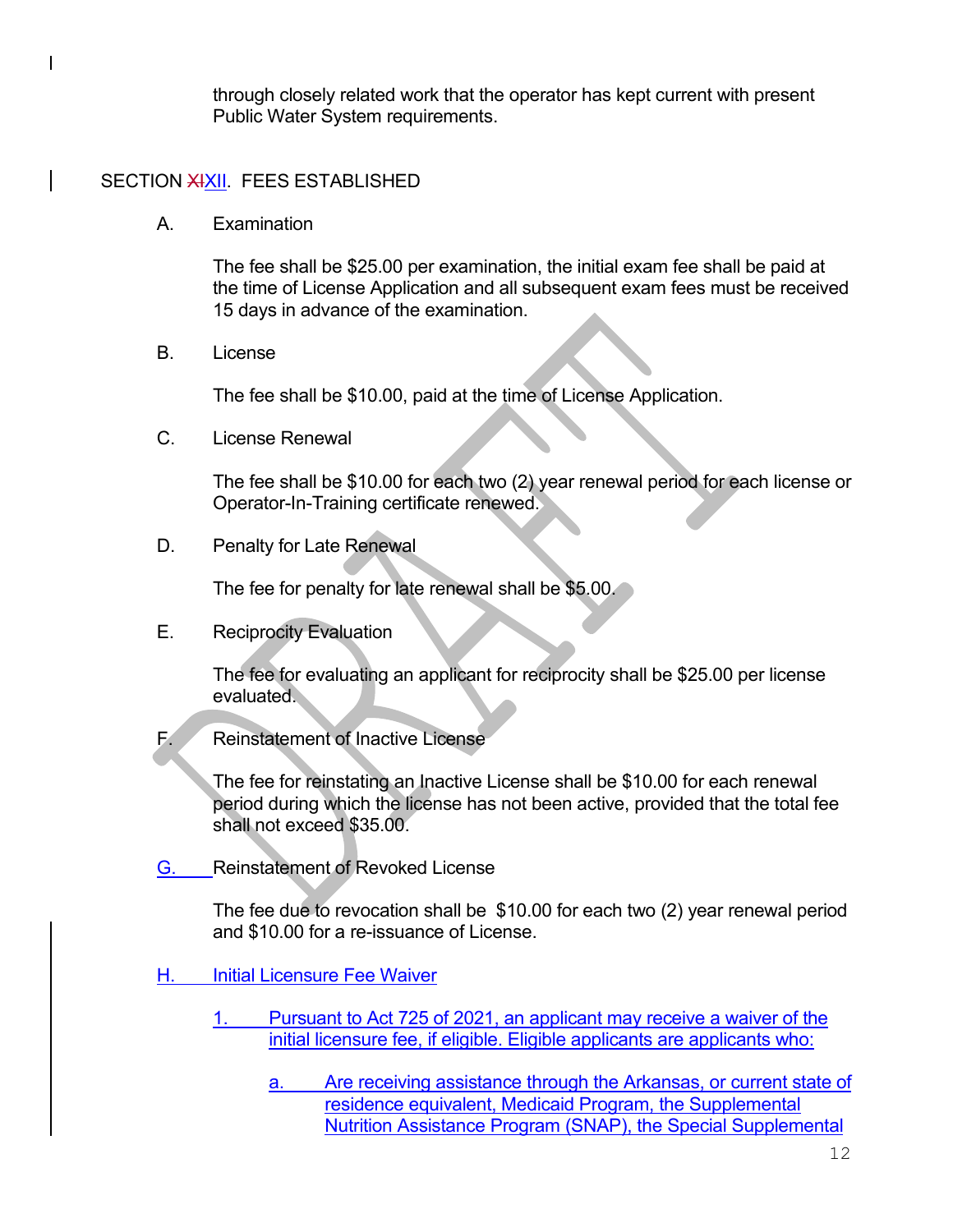Nutrition Program for Women, Infants, and Children (SSNP), the Temporary Assistance for Needy Families Program (TEA), or the Lifeline Assistance Program (LAP);

- b. Were approved for unemployment within the last twelve (12) months; or
- c. Have an income that does not exceed two hundred percent (200%) of the federal poverty income guidelines.
- Applicants shall provide documentation showing their receipt of benefits from the appropriate State Agency.
	- a. For Medicaid, SNAP, SSNP, TEA, or LAP, documentation from the Arkansas Department of Human Services (DHS), or current state of residence equivalent agency;
	- b. For unemployment benefits approval in the last twelve (12) months, the Arkansas Department of Workforce Services, or current state of residence equivalent agency; or
	- c. 3) For proof of income, copies of all United States Internal Revenue Service Forms indicating applicant's total personal income for the most recent tax year e.g., "W2," "1099," etc.
- 3. Applicants shall attest that the documentation provided under (b) is a true and correct copy and fraudulent or fraudulently obtained documentation shall be grounds for denial or revocation of license.

#### SECTION XIIXIII. EXAMINATION SESSIONS

A. Arkansas Water Works and Water Environment Association District Meeting

The Arkansas Department of Health shall assign personnel to conduct examinations for applicants for Licenses in each Arkansas Water Works and Water Environment Association District, upon request, during the months of July and November, at a predetermined and publicized location and time.

B. Annual Industry Association Conferences

The Arkansas Department of Health shall assign personnel to conduct examinations for applicants for Licenses in conjunction with the annual conferences of all major industry associations, upon request, with time and place to be publicized.

C. Other scheduled examination sessions.

The Arkansas Department of Health shall assign personnel to conduct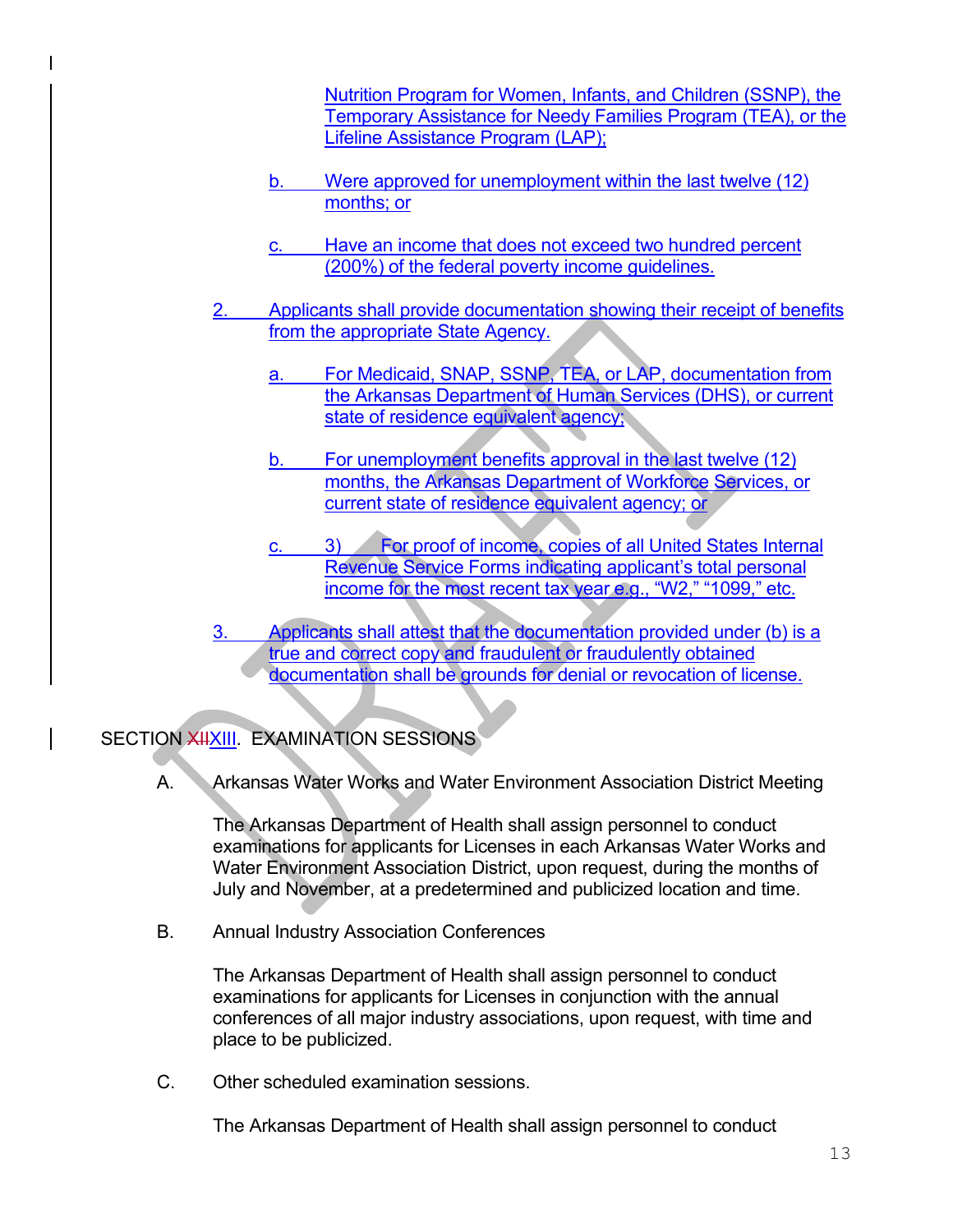examinations for applicants for Licenses at other examination sessions set by the Committee, at a predetermined and publicized location.

D. Special examinations

Any applicant for License may request a special examination to be given at a date other than the normally scheduled exam session. This request must be in writing to the Executive Secretary of the Licensing Committee and should detail the reasons the special examination is needed.

#### SECTION XIIIXIV. LICENSES

A. Issued

On satisfactory fulfillment of the certification requirements the Executive Secretary of the Committee shall issue a suitable license to the applicant designating their competency. The license shall state the licensed individual's name, the license grade and the license number.

B. Permanent

The license shall be permanent unless revoked for cause; replaced by a higher grade license; invalidated due to Section XIV, Subsection A; or invalidated due to obtaining or renewing the license through fraud; deceit; or the submission of inaccurate qualifications or renewal data.

#### C. Endorsement

- 1. Required Qualifications. An applicant applying for reciprocal licensure shall meet the following requirements:
	- a. The applicant shall hold a substantially similar license in another United States jurisdiction.
		- A license from another state is substantially similar to an Arkansas Water Operator license if the other state's licensure qualifications require:
			- a) High School Diploma or GED
			- b) Drinking Water training similar to Table 2
			- c) Passing of proficiency test meeting SECTION VIII.A
			- d) Require Training instruction for License maintenance similar to SECTION XIV. A
		- 2) The applicant shall hold his or her occupational licensure in good standing;
		- 3) The applicant shall not have had a license revoked for:
			- a) An act of bad faith; or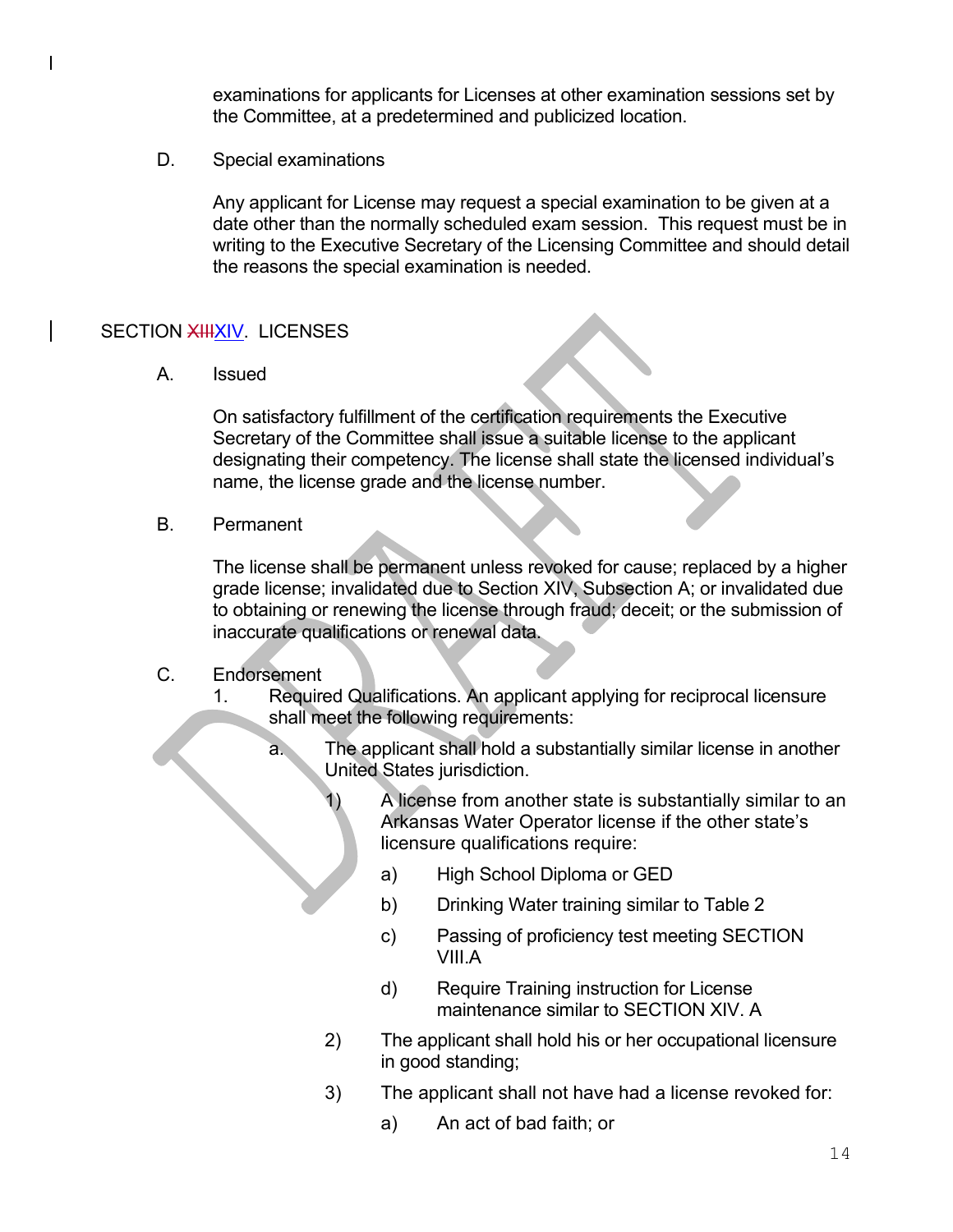- b) A violation of law, rule, or ethics;
- 4) The applicant shall not hold a suspended or probationary license in a United States jurisdiction;
- b. The applicant shall be sufficiently competent in drinking water treatment for treatment license or water distribution for distribution license; and
- c. Applicant should have knowledge and necessary skills to:
	- 1) Operate and maintain water treatment plants for treatment license
	- 2) Operate and maintain water distribution for distribution license
	- 3) These skills will include
		- a) Basic algebra, chemistry and biology knowledge
		- b) Mechanical and laboratory aptitude
- 2. Required documentation an applicant shall submit are a fully-executed application, the required fee, and the documentation described below:
	- a. As evidence that the applicant's license from another jurisdiction is substantially similar to Arkansas', the applicant shall submit the following information:
		- 1) Evidence of current and active licensure in that state. The Committee may verify this information online if the jurisdiction at issue provides primary source verification on its website or by telephone to the other's state's licensing board; and
			- Evidence that the other state's licensure requirements match those listed in 1.a. The Board may verify this information online or by telephone to the other's state's licensing board.
	- b. To demonstrate that the applicant meets the requirements in 1.a. 1). through 4)., the applicant shall provide the Board with:
		- 1) The names of all states in which the applicant is currently licensed or has been previously licensed;
		- 2) Letters of good standing or other information from each state in which the applicant is currently or has ever been licensed showing that the applicant has not had his license revoked for the reasons listed in 1.a.3) and does not hold a license on suspended or probationary status as described in 1.a.4). The Board may verify this information online if the jurisdiction at issue provides primary source verification on its website or by telephone to the other's state's licensing board.
		- c. As evidence that the applicant is sufficiently competent in the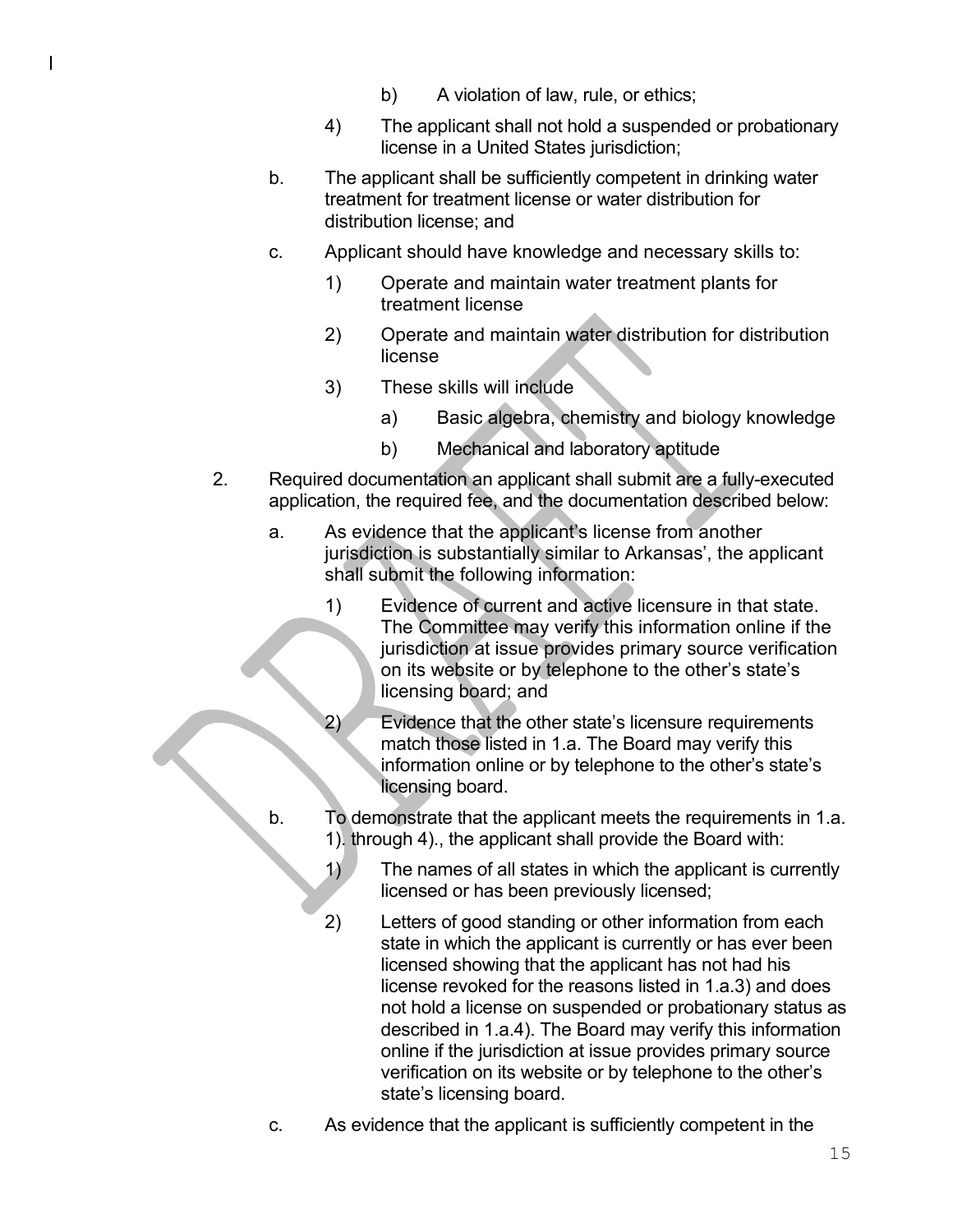field of drinking water treatment for treatment license or water distribution for distribution license, an applicant shall:

- 1) Pass an appropriate grade water treatment or water distribution license exam
- d. The following documentation must be provided:
	- 1) Proof License is current
	- 2) List of all state licenses as called for in C.2.b.1)
	- 3) Letters and other documents called for in C.2.b.2)
- 3. Temporary and Provisional License
	- a. Board shall issue a temporary and provisional license immediately upon receipt of the application, the required fee, and the documentation required under C.2.a. and b.
	- b. The temporary and provisional license shall be effective for [at least 90 days] [or] [until the Board makes a decision on the application], unless the Board determines that the applicant does not meet the requirements in sections C.1.a. & b. & c., in which case the provisional and temporary license shall be immediately revoked.
	- c. An applicant may provide the rest of the documentation required above in order to receive a license, or the applicant may only provide the information necessary for the issuance of a temporary and provisional license.
- D. Reciprocity from State not Offering Reciprocity to Arkansas Water Operators
	- 1. The Board shall require an applicant to take the mandatory license training as shown in Table 2 or document substantially equivalent training to Table 2 requirements if the applicant is licensed in another state that does not offer reciprocity to Arkansas residents that is similar to reciprocity provided to out-of-state applicants in A.C.A. § 17-1-108.
	- 2. Reciprocity in another state will be considered similar to reciprocity under A.C.A. § 17-1-108 if the reciprocity provisions in the other state:
		- a. Provide the least restrictive path to licensure for Arkansas applicants;
		- b. Do not require Arkansas applicants to participate in the apprenticeship, education, or training required as a prerequisite to licensure of a new professional in that state, except that the state may require Arkansas applicants to participate in continuing education or training that is required for all professionals in that state to maintain the licensure.
		- c. Do not require Arkansas applicants to take a state-specific education unless required to do so under the same conditions described in A.C.A. § 17-1-108.
- E. License for Person from State that doesn't License Water Operators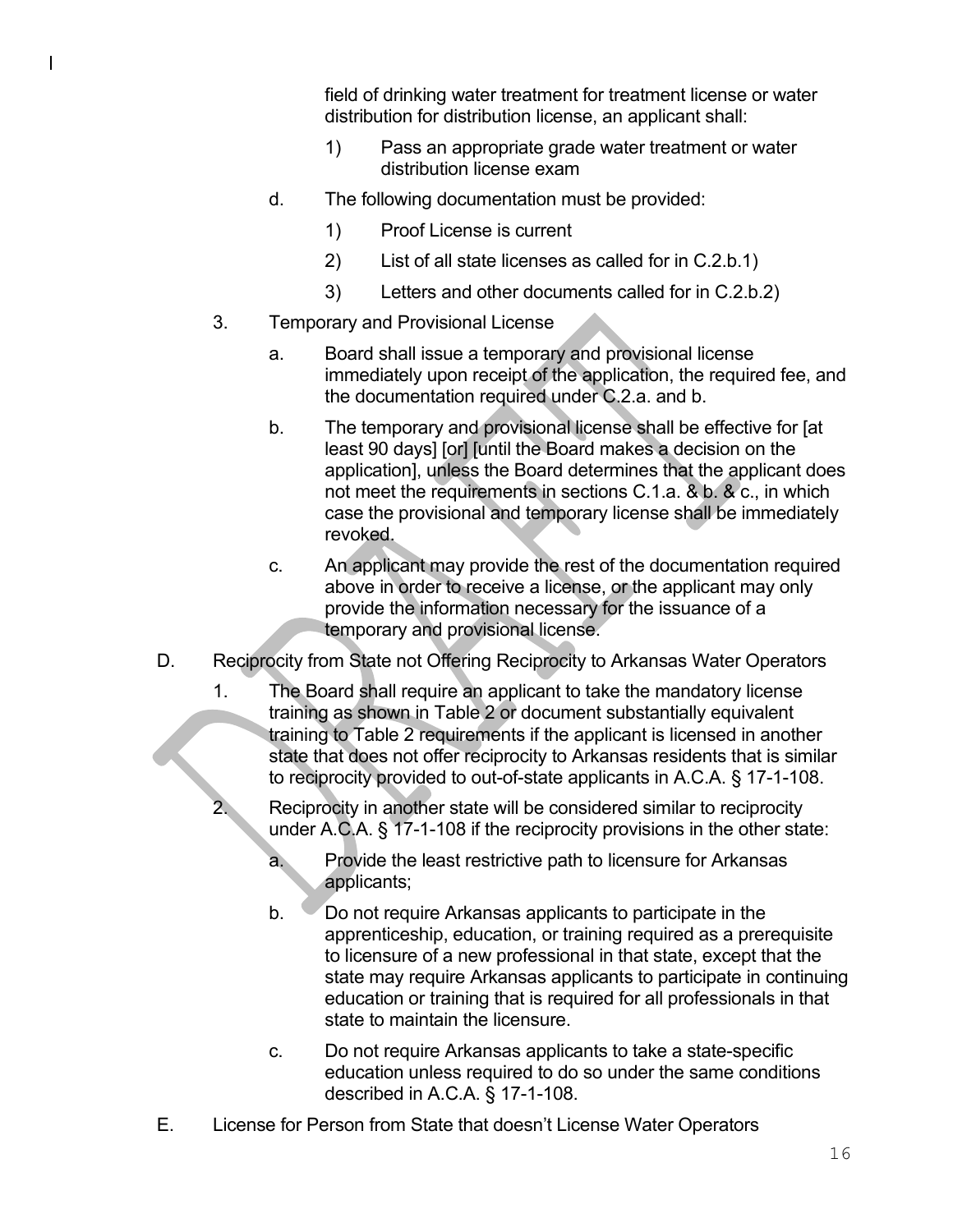- 1. Required Qualifications. An applicant from a state that does not license Drinking Water Treatment or Distribution Operators shall meet the following requirements:
	- a. The applicant shall be sufficiently competent in drinking water treatment for treatment license or water distribution for distribution license; and
	- b. The applicant must:
		- 1) Meet the mandatory license training as shown in Table 2
		- 2) Pass an appropriate grade water treatment or water distribution license exam
		- 3) Fulfill the Experience requirements listed in Section IX
- 2. Required documentation an applicant shall submit are fully-executed application, the required fee, and the documentation described below:
	- a. As evidence that the applicant is sufficiently competent in the field of drinking water treatment for treatment license or water distribution for distribution license, an applicant shall:
		- 1) Pass an appropriate grade water treatment or water distribution license exam
		- 2) The applicant must:
			- a) Document attendance completion of the mandatory license training as shown in Table 2
			- b) Document passing the appropriate grade water treatment or water distribution license exam
			- c) Document fulfillment of the experience requirements listed in Section IX for the license
- **Automatic Licensure** 
	- 1. Definitions
		- a. "Automatic licensure" means granting the occupational licensure without an individual having met occupational licensure requirements provided under the Arkansas Code or by other provisions in these Rules.As used in this subsection "automatic licensure" means granting the occupational licensure without an individual's having met occupational licensure requirements provided under this title or by the rules of the occupational licensing entity.
		- b. "Uniformed service member" means an active or reserve component member of the United States Air Force, United States Army, United States Coast Guard, United States Marine Corps, United States Navy, United States Space Force, or National Guard; an active component member of the National Oceanic and Atmospheric Administration Commissioned Officer Corps; or an active or reserve component member of the United States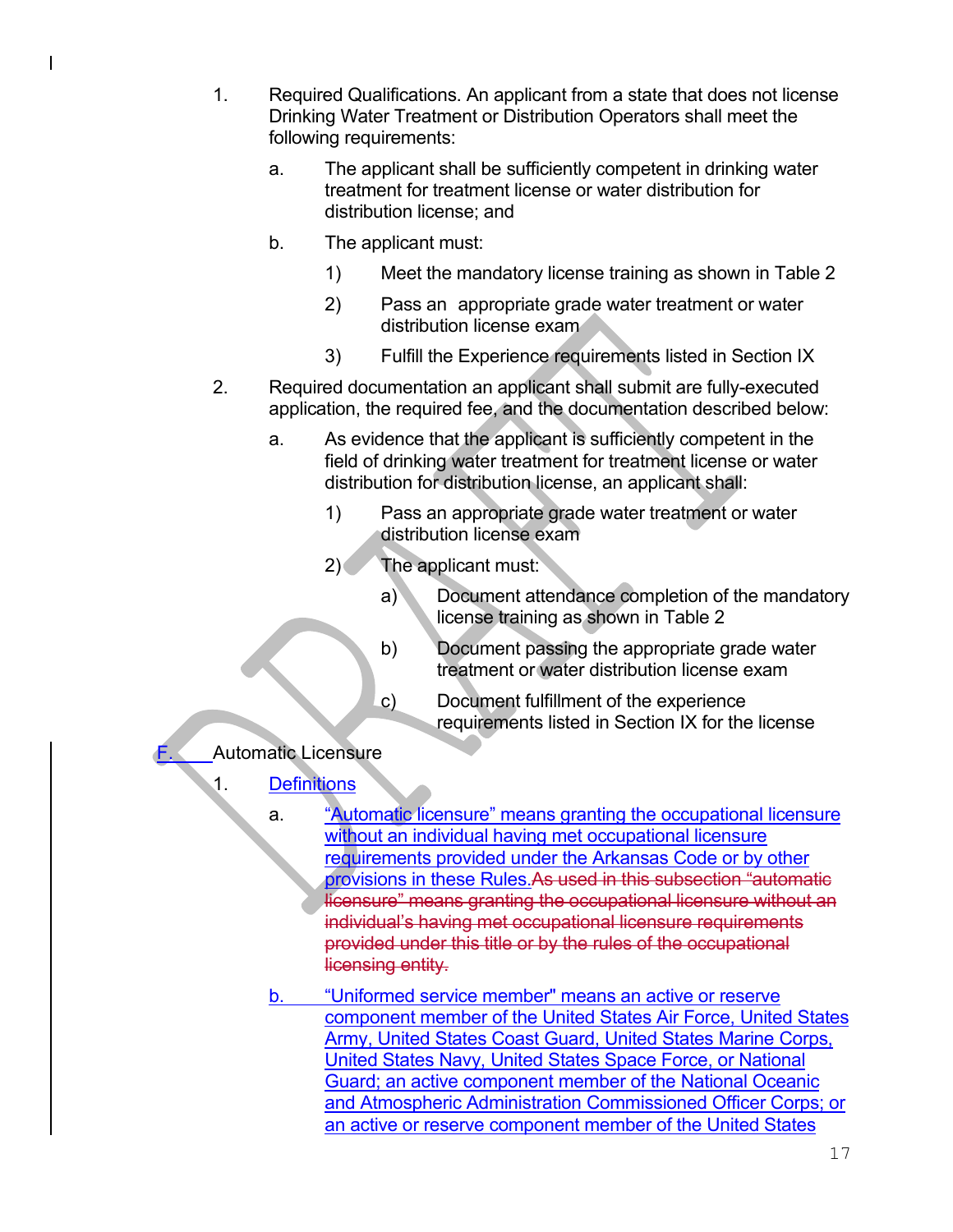Commissioned Corps of the Public Health Service.As used in this subsection, "returning military veteran" means a former member of the United States Armed Forces who was discharged from active duty under circumstances other than dishonorable.

- b.c. "Uniformed service veteran" means a former member of the United States uniformed services discharged under conditions other than dishonorable.
- **Applicability** 
	- a. This Rule applies to a:
		- 1) (1) uniformed service member stationed in the State of Arkansas;
		- 2) (2) uniformed service veteran who resides in or establishes residency in the State of Arkansas;
		- $3)$   $(3)$  The spouse of  $(1)$  or  $(2)$  including a:

uniformed service member who is assigned a tour of duty that excludes the spouse from accompanying the uniformed service member and the spouse relocates to Arkansas;

uniformed service member who is killed or succumbs to his or her injuries or illness in the line of duty if the spouse establishes residency in Arkansas.

- **Automatic Licensure** 
	- Automatic Licensure shall be granted to persons listed in Section  $2$  (a) if:

The person is a holder in good standing of occupational licensure with similar scope of practice issued by another state, territory, or district of the United States and;

The person pays the licensure fee in Section XI.A

- **Credit toward initial licensure** Relevant and applicable uniformed service education, training, or service-issued credential shall be accepted toward initial licensure for a uniformed service member or a uniformed service veteran who makes an application within one (1) year of his or her discharge from uniformed service.
- 5. Expiration Dates and Continuing Education
	- a. A license expiration date shall be extended for a deployed uniformed service member or spouse for one hundred eighty (180) days following the date of the uniformed service member's return from deployment.
	- b. A uniformed service member or spouse shall be exempt from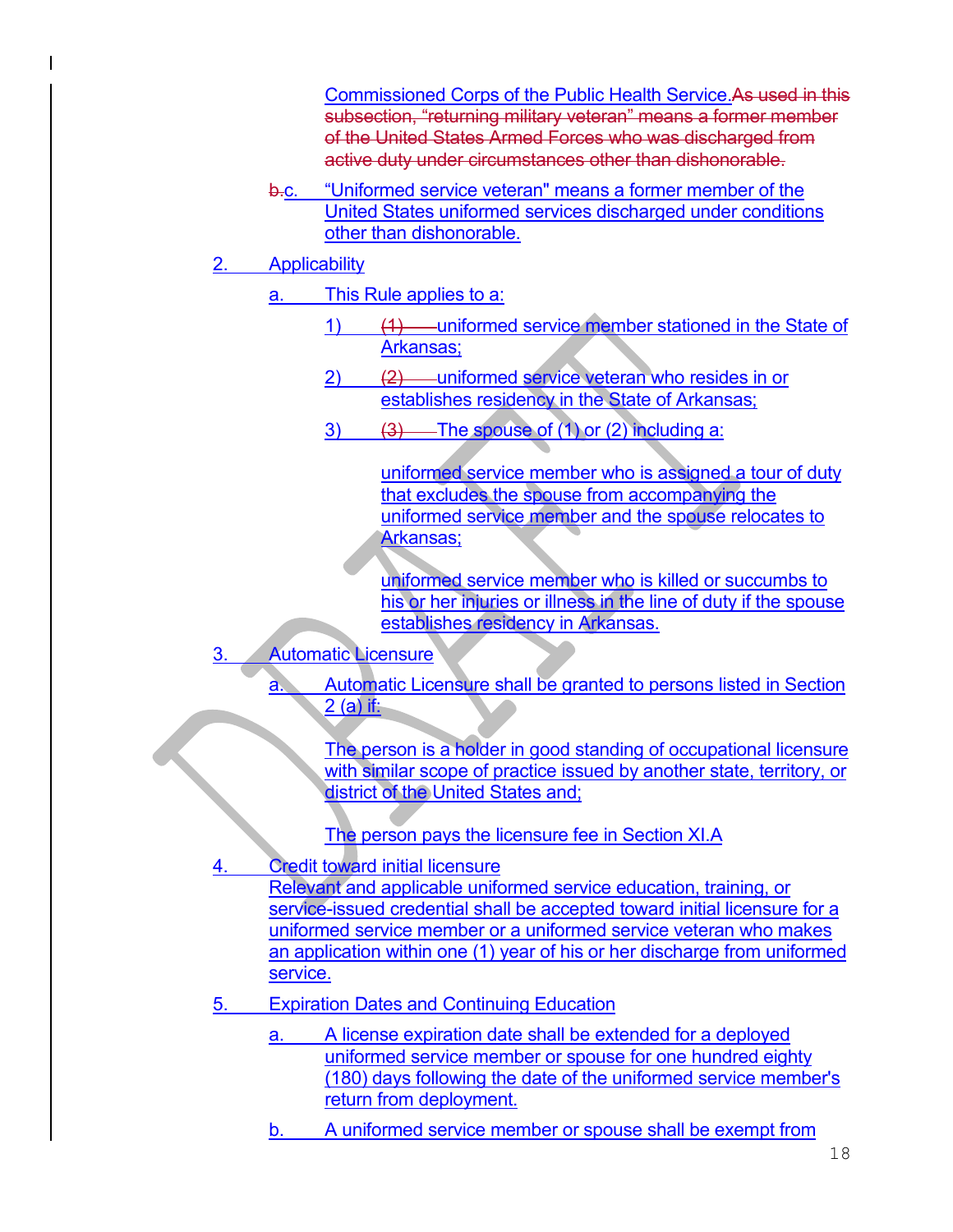continuing education requirements in Section XIV.A for one hundred eighty (180) days following the date of the uniformed service member's return from deployment.

- c. Any uniformed service member or spouse exercising the exemption shall provide evidence of completion of continuing education before renewal or grant of a subsequent license.
- The Board shall grant automatic licensure to an individual who holds a substantially equivalent license in another U.S. jurisdiction and is:
- d. An active duty military service member stationed in the State of Arkansas;
- e. A returning military veteran applying for licensure within one (1) year of his or her discharge from active duty; or
- f. The spouse of a person under F.3.a or F.3.b
- 2. The Board shall grant such automatic licensure upon receipt of all of the below:
	- a. Payment of the initial licensure fee;
	- b. Evidence that the individual holds a substantially equivalent license in another state; and
	- c. Evidence that the applicant is a qualified applicant under Section XIII.C.1.a
- G. Suspension

The Department with the knowledge and approval of the Director of the Arkansas Department of Health shall suspend a Water Operator's license, Operator-In-Training certificate or deny issuance of a license or certificate for cause, including but not limited to when it is found the license holder, operator in training or applicant:

- 1. Has practiced fraud or deception;
- 2. That reasonable care, judgment, or the application of their knowledge or ability was not used in the performance of their duties that resulted in water quality being compromised or any non-compliance with any state or federal requirement;
- 3. That the license holder, operator in training or applicant is incompetent, unable or not willing to perform their duties properly.

The suspension or denial shall remain in effect until the Committee reviews the case.

H. Revocation

The Committee shall hold a public hearing into the suspension. The Department will present their case and the Water Operator will have the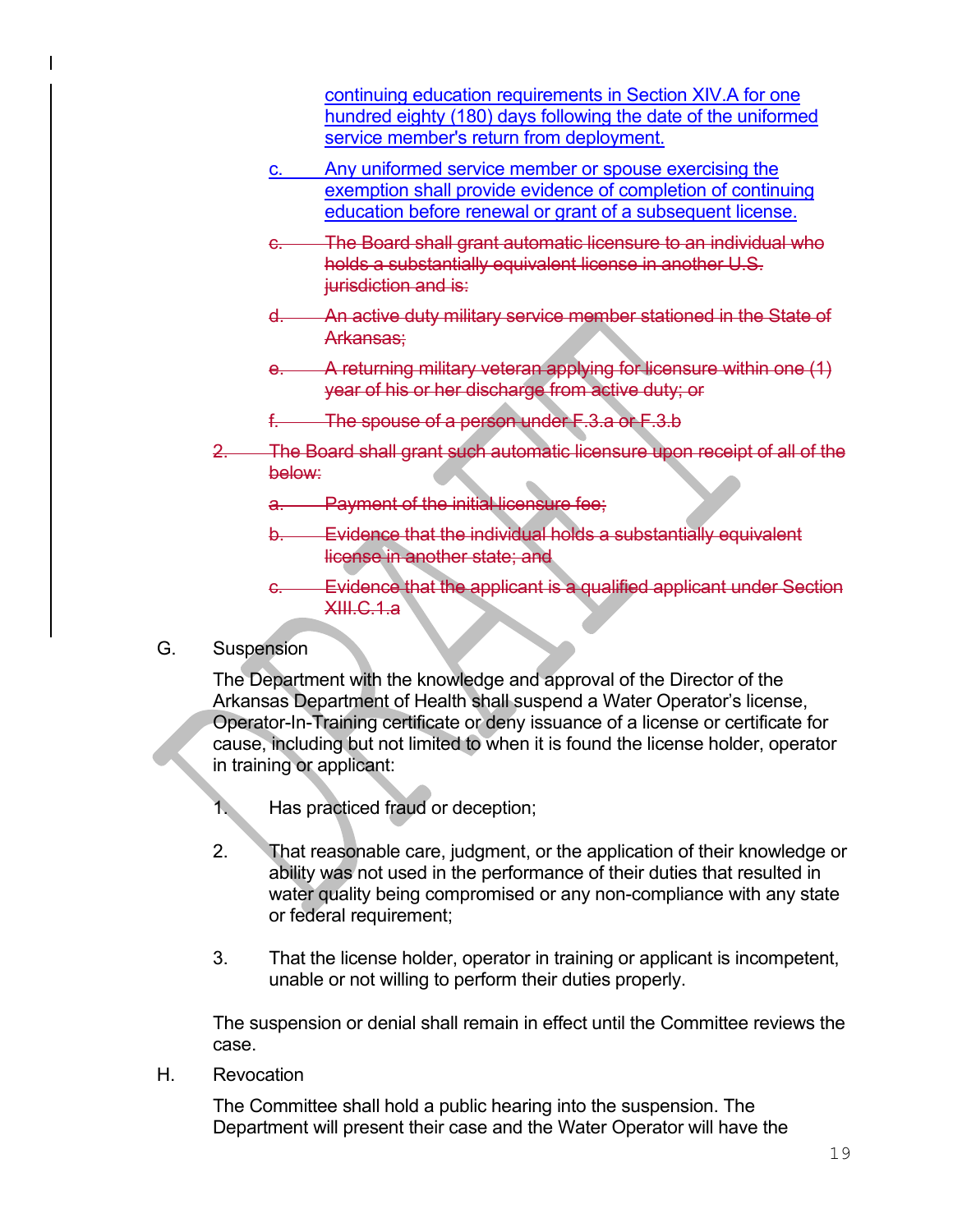opportunity to present his or her defense. The Committee shall then uphold or deny the suspension. If the suspension is upheld, the Committee shall report the findings of the Public Hearing to the Board and recommend the license remain suspended for a recommended time period or be revoked. The Board shall then reinstate, suspend or revoke the license.

I. Reinstatement

Any Licensed Water System Operator or Operator-In-Training who for any reason, other than revocation, desires to have a license reinstated may request, in a hearing before the Committee; that the Committee re-instate the license, with or without conditions. If the license is re-instated, payment of the applicable fees under Section XI, Subsection C and F must be remitted.

#### SECTION XIVXV. MAINTENANCE OF LICENSE

- A. In order to renew a Water Operator License or Operator-In-Training Certificate, the operator must certify to the Committee the attendance, at a minimum, of twenty-four (24) hours per two year renewal period of approved training instruction. No additional training instruction will be required to renew additional licenses each renewal period. At least twelve (12) of the approved hours must be in subjects directly applicable to the field of water supply, treatment, distribution, pumping, metering, or management; or the study of approved materials on the same subjects. The remaining twelve (12) hours of approved training may be indirectly applicable subject matter, such as personal operator safety, wastewater, plumbing inspection or cross-connection control certification courses. The various water operator associations' annual and monthly district meetings will be considered as directly applicable training. This subsection is effective with the start of the July 1, 2003 to June 30, 2005 renewal period.
- B. The Water Operator is responsible for submitting adequate documentation of the completion of the required training, at the time of license renewal. This documentation must include the date, subject, sponsor, and number of approved training hours for each training session completed and submitted for training credit.
- C. A License that has not been renewed in accordance with this section, within ninety days after the license has expired, shall be lapsed and invalid.
- D. Any licensee whose License has expired can request, within one (1) year of the date of expiration, the license be reinstated by the Department upon documentation of past renewal training requirements and the payment of the fees as stated in Section XI, Subsection C and D.
- E. A Water Operator license or Operator-In-Training certificate that has been expired for more than one (1) year cannot be reinstated. It is necessary for such a license or certificate holder to reapply and be reexamined according to the requirements for new applicants.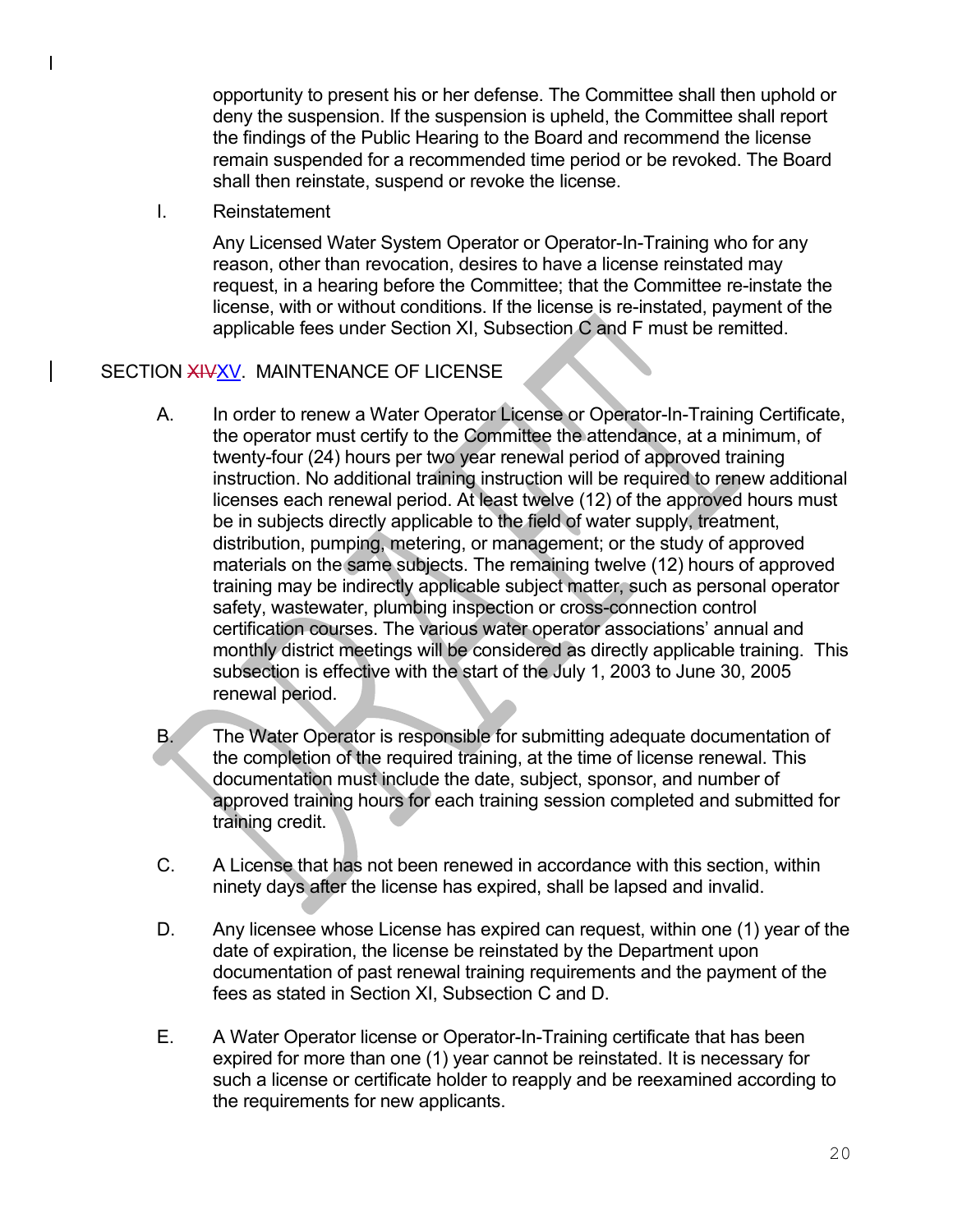#### SECTION XVXVI. SPECIAL PURPOSE LICENSE

A special purpose license is authorized for Transient Non-Community Public Water Systems that utilize groundwater sources that are Surface Water Influenced Sources. The license shall be restricted to these systems that utilize cartridge/bag filtration technology. The License exam will be a modified Small Water System License with specific questions added related to the very specialized simple to operate water treatment equipment (cartridge filtration) and microbial inactivation processes, being utilized by these systems to meet the Safe Drinking Water Act. The Act requires these systems to be operated by qualified personnel and this license will be used to demonstrate the operators of these systems meet that requirement.

The license exam shall have a minimum of 50 questions related to the topics of cartridge/bag filtration technology, microbial inactivation processes, surface water treatment rules, water distribution questions, and groundwater sources. Holders of this license shall be required to meet the same maintenance of license requirements as a Small System Distribution License holder or attend an Arkansas Department of Health renewal training course, each renewal period, designed specifically to address this type of system and the technology to which this license applies.

Operators of these specific systems may also utilize the Treatment and Distribution Licenses required of Surface Source Transient Non-Community Public Water System's.

#### SECTION XVIXVII. DRINKING WATER ADVISORY AND OPERATOR LICENSING **COMMITTEE**

- A. The Committee shall elect a Chair who shall serve for a term of one year. The election shall occur at the first meeting of the state fiscal year.
- B. The Committee shall utilize "Robert's Rules of Order" as a guide for procedures for conducting business.
- C. In the event that more than one person is appointed to the Committee at a particular Board meeting, the new appointees shall draw lots to determine which of the vacant terms that each shall fill.

#### SECTION XVIIXVIII. MEETINGS

The Licensing Committee shall meet at least once a year and in special meetings called by the Chair or requested by the Arkansas Department of Health.

#### SECTION XVIIIXIX. ADMINISTRATIVE PENALTY AUTHORITY

The Arkansas Department of Health shall have the authority to assess administrative penalties against any individual or any public water system for failure to comply with any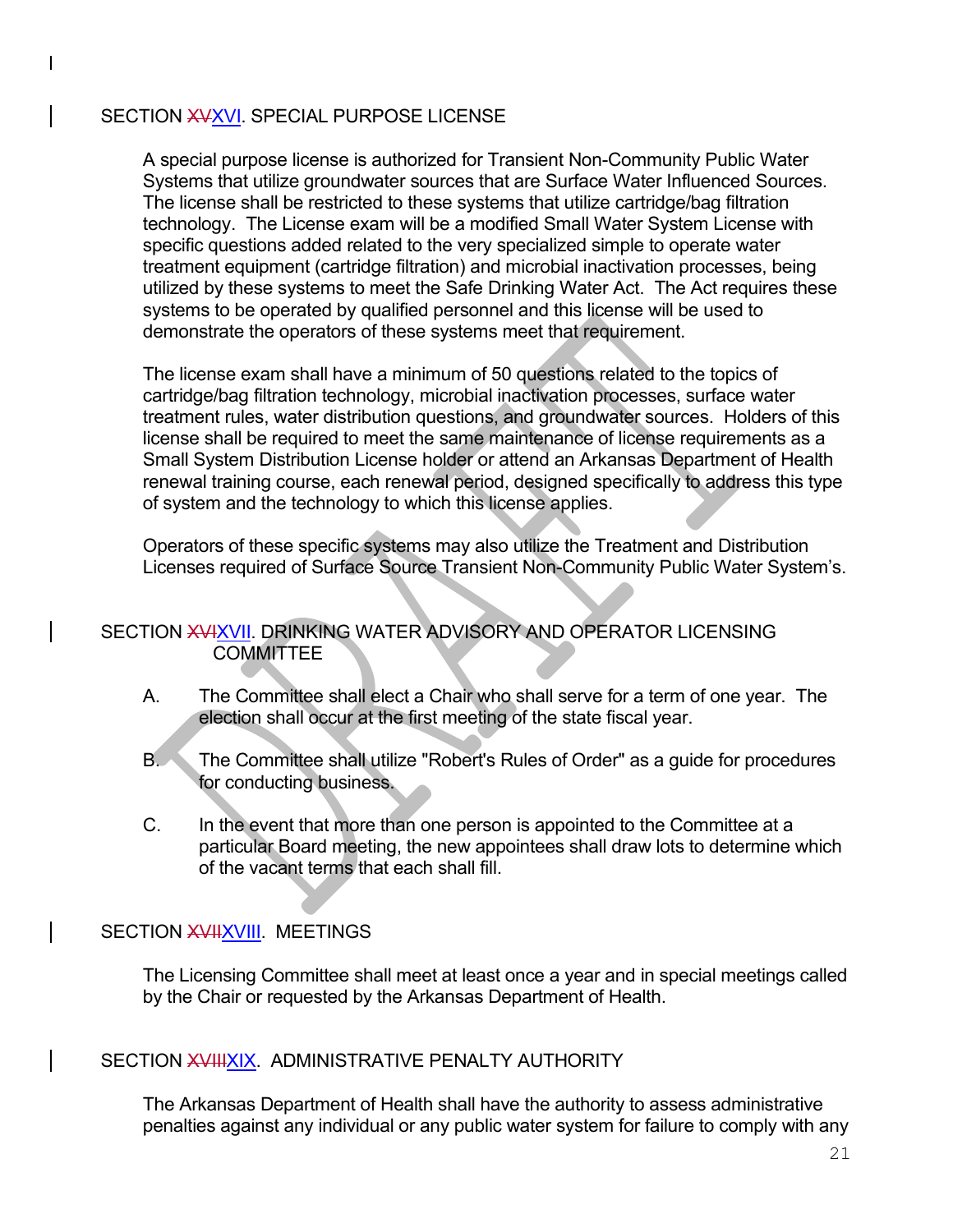portion of these rules, in accordance with the requirements of A.C.A §§ 20-7-101, et seq, and A.C.A §§ 14-262-101, et seq.

#### SECTION XIXXXI. SEVERABILITY

If any provision of these Rules, or the application thereof to any person or circumstances is held invalid, such invalidity shall not effect other provisions or applications of these Rules which can be given effect without the invalid provisions or applications, and to this end the provisions hereto are declared to be severable.

#### **CERTIFICATION**

This will certify that the foregoing Rules Pertaining to Water Operator Licensing were adopted by the Arkansas Board of Health at a regular session of said Board held in Little Rock, Arkansas, on the 1st day of August, 2019

> \_\_\_\_\_\_\_\_\_\_\_\_\_\_\_\_\_\_\_\_\_\_\_\_\_ José RomeroJennifer Dillaha, MD **Secretary Director and State Health Officer Secretary of the Arkansas Board of Health**